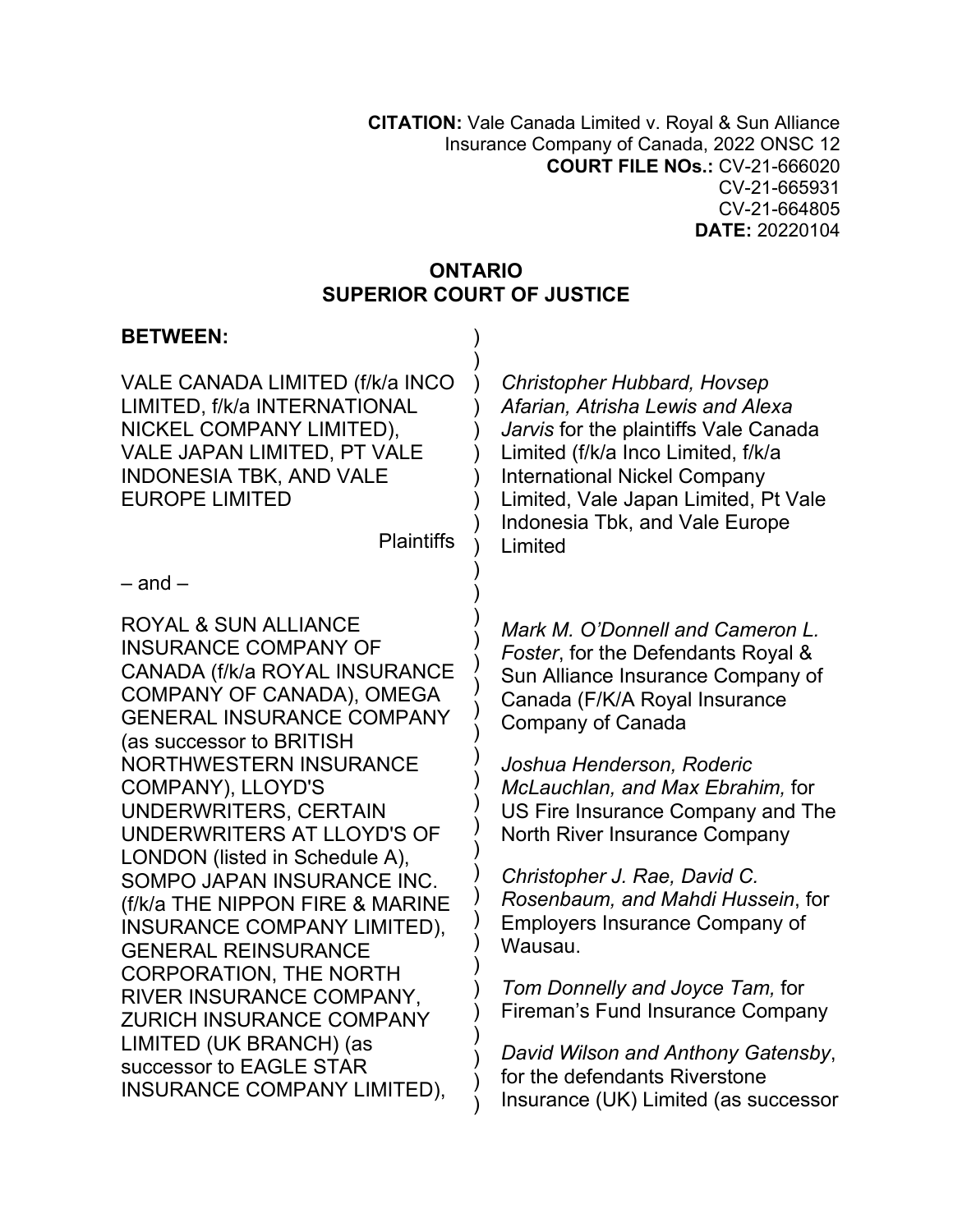| to Midland Assurance Limited),<br>Zurich Insurance Company Ltd. f/k/a<br>Midland Assurance Ltd., Zurich<br><b>Insurance Company Limited (UK</b><br>Branch) (as successor to Eagle Star<br>Insurance Company Limited)<br>Marc D. Isaacs, Arie Odinocki and<br>Erik Shum for the defendants Omega<br>General Insurance Company (as<br>successor to British Northwestern<br>Insurance Company) and for Certain<br>Underwriters at Lloyd's, London.                           |
|---------------------------------------------------------------------------------------------------------------------------------------------------------------------------------------------------------------------------------------------------------------------------------------------------------------------------------------------------------------------------------------------------------------------------------------------------------------------------|
|                                                                                                                                                                                                                                                                                                                                                                                                                                                                           |
|                                                                                                                                                                                                                                                                                                                                                                                                                                                                           |
|                                                                                                                                                                                                                                                                                                                                                                                                                                                                           |
| Mark M. O'Donnell and Cameron L.<br>Foster, for the Plaintiff Royal & Sun<br>Alliance Insurance Company of<br>Canada                                                                                                                                                                                                                                                                                                                                                      |
|                                                                                                                                                                                                                                                                                                                                                                                                                                                                           |
|                                                                                                                                                                                                                                                                                                                                                                                                                                                                           |
| Douglas Stewart, Deepshikha Dutt,<br>Rebecca Curcio, A. J. Freedman and<br><b>Raphael Eghan for Travelers</b><br>Insurance Company of Canada,<br><b>Travelers Casualty &amp; Surety</b><br>Company and St. Paul Mercury<br><b>Insurance Company</b><br>Marcus B. Snowden and Akash D.<br><b>Brijpaul, for AIG Commercial</b><br>Insurance Company of Canada, as<br>successor for American Home<br><b>Assurance Company, Granite State</b><br>Insurance Company, Insurance |
|                                                                                                                                                                                                                                                                                                                                                                                                                                                                           |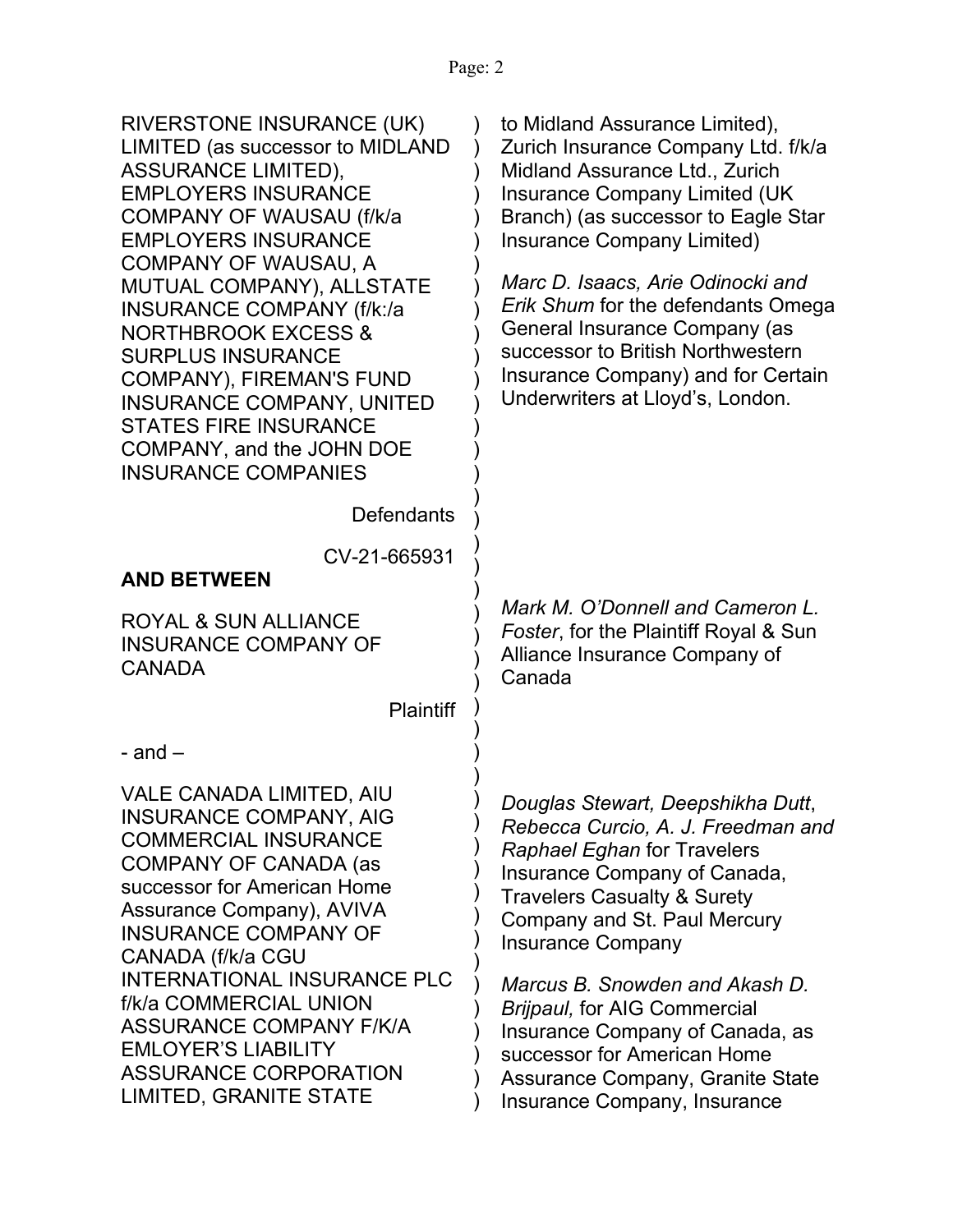)  $\lambda$ 

) ) ) ) ) ) ) ) ) ) ) ) ) ) ) ) ) ) ) ) ) ) ) ) ) ) ) ) ) ) ) ) ) ) )

INSURANCE COMPANY, INSURANCE COMPANY OF THE STATE OF PENNSYLVANIA, NATIONAL UNION FIRE INSURANCE COMPANY OF PITTSBURGH, PA, THE NORTH RIVER INSURANCE COMPANY, UNITED STATES FIRE INSURANCE COMPANY, EMPLOYERS INSURANCE COMPANY OF WAUSAU, FIREMAN'S FUND INSURANCE COMPANY, GENERAL REINSURANCE CORPORATION, INDEMNITY INSURANCE COMPANY OF NORTH AMERICA, CERTAIN UNDERWRITERS AT LLOYD'S OF LONDON (listed in Schedule A), SOMPO JAPAN NIPPONKOA INSURANCE INC. (f/k/a THE NIPPON FIRE & MARINE INSURANCE COMPANY LIMITED, ALLSTATE NORTHBROOK INDEMNITY COMPANY (f/k/a NORTHBROOK INDEMNITY COMPANY,TRAVELERS CASUALTY & SURETY COMPANY, TRAVELERS INSURANCE COMPANY OF CANADA, ST. PAUL MERCURY INSURANCE COMPANY and JOHN DOE INSURANCE COMPANIES

**Defendants** 

) ) Company of the State of Pennsylvania, National Union Fire Insurance Company of Pittsburgh, Pa.

*Joshua Henderson, Roderic McLauchlan,* and *Max Ebrahim* for The North River Insurance Company, and U.S. Fire Insurance Company

*Douglas O. Smith, Sarah Sweet*, and *Zoe Aranha* for Allstate Insurance Company (f/k/a Northbrook Excess & Surplus Insurance Company) and General Reinsurance Corporation

*Kim E. Stoll and Rui Fernandes*, for Sompo Japan Nipponkoa Insurance Inc. (aka Sompo Japan Insurance Inc.), f/k/a Nippon F&M (The Nippon Fire & Marine Insurance Company Limited

 ) **HEARD:** November 22, 2021 and December 17, 2021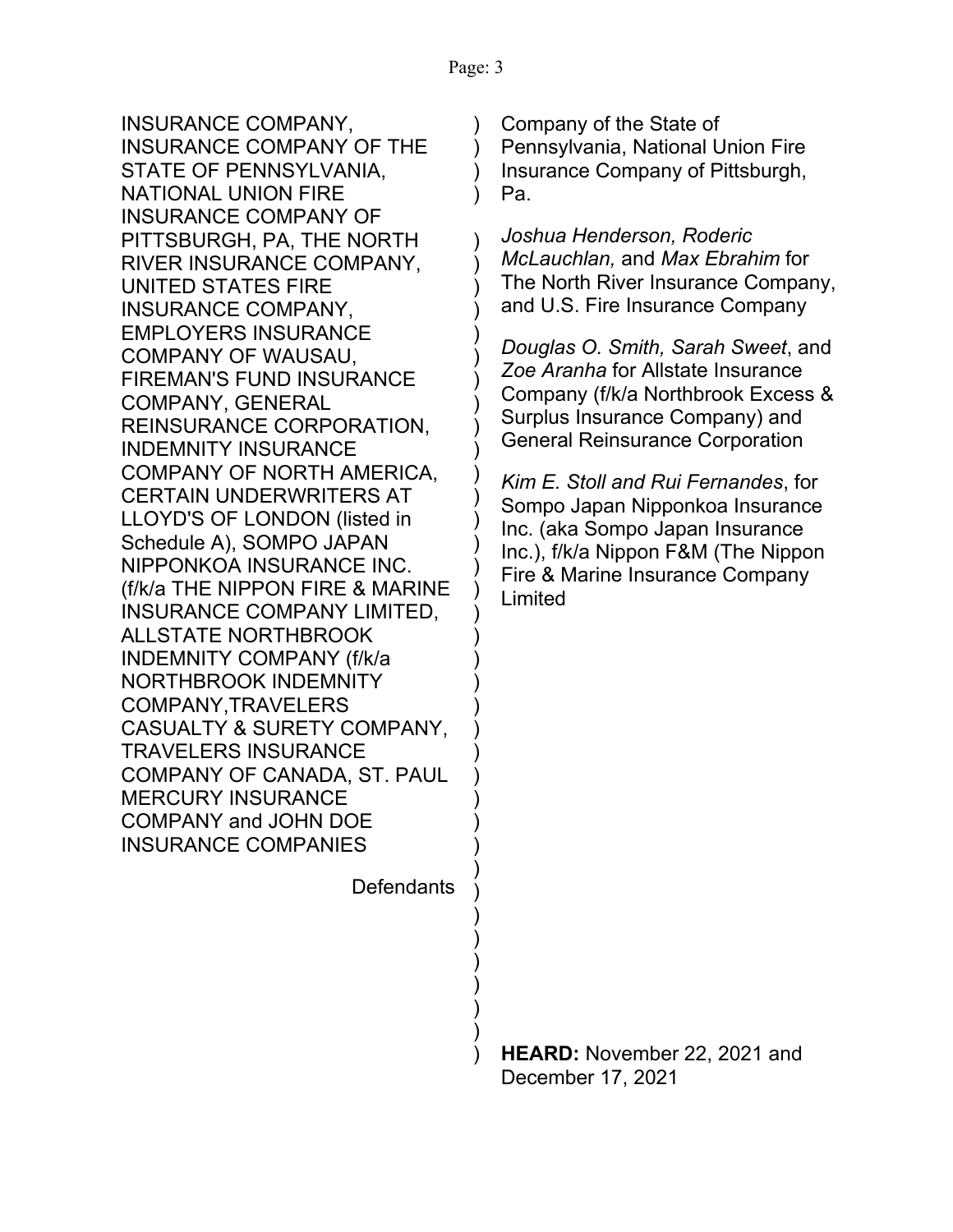## **F L MYERS J.**

## **The Motions**

- [1] There are three actions before the court. In the first, Vale Canada Limited, previously known as Inco Limited, and certain of its subsidiaries, sue their many insurers for reimbursement of environmental expenses they have incurred. The bulk of the claimed expenditures relate to six Ontario lawsuits in which Inco was alleged to have damaged the natural environment in Ontario in violation of Ontario law.
- [2] Royal & Sun Alliance Insurance Company of Canada ("RSA") is one of the two insurers that provided the primary layer of coverage to Inco for its Canadian liabilities. It has commenced a separate lawsuit against all of Inco's insurers seeking interpretation of the respective degrees of responsibility of each of the numerous insurers as among themselves. This involves not only insurers of liabilities that arose in Ontario. Some of the insurers insured Inco and/or its subsidiaries for expenditures incurred globally so that the determination of their positions vis-a-vis Ontario expenditures may also involve interpretations of the relationships between and among the various insurers in other "towers" of insurance coverage (i.e. the multiple layers of insurance coverage put in place for Inco's environmental liabilities in Japan, Indonesia, UK, and US.
- [3] There is a third claim by Vale Canada and others against Travelers Insurance Company of Canada under Court File No. CV-21-664805. This was the first claim that Vale Canada commenced quickly to respond to an action commenced by Travelers in New York. This first action is or will be subsumed in the more comprehensive claim advanced by Vale Canada discussed in para. [1] above.
- [4] Ten of the 22 excess insurers sued by Vale Canada and RSA have attorned to the jurisdiction of this court. Nine of the 22 excess insurers submit that this court lacks jurisdiction over them in these actions. Alternatively, they ask the court to stay these actions based on the doctrine of *forum non conveniens* in favour of Traveler's New York action. The remaining three. Lloyds, Firemans' Fund, and General Re, concede this court's jurisdiction over them, but join in the request for a stay of these actions in favour of the New York action.
- [5] Finally, Zurich Insurance plc (U.K. Branch) and Riverstone Insurance (U.K.) Limited, submit that the claims against them should be stayed pending an arbitration in the UK under the terms of their insurance policies.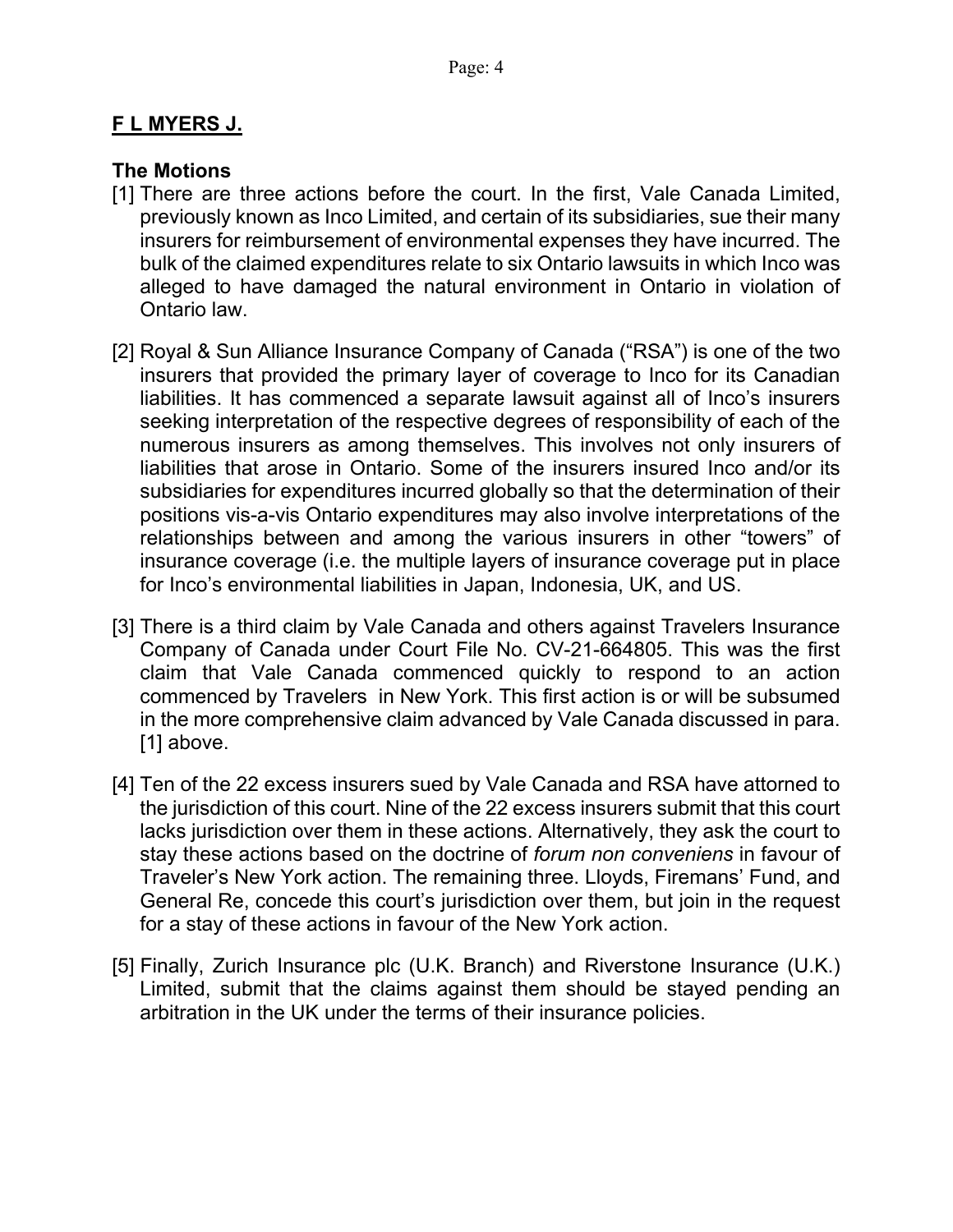# **The Outcome**

- [6] Vale Canada's claims against Zurich and Riverstone are stayed pending the outcome of the UK arbitration. The claims by RSA against Zurich and Riverstone are not subject to the arbitration agreement and are not stayed.
- [7] This court does not have jurisdiction to entertain the claims made against North River Insurance Company. In all other respects the motions are dismissed.
- [8] For the reasons set out below, I find that this court has jurisdiction over all of the other moving defendants in these actions and that the moving defendants have not established that New York is a more convenient forum for the claims advanced by RSA and Vale Canada in these actions.

## **International Nickel Company of Canada Limited, Inco Limited, Vale Canada Limited**

- [9] For the last 80 years, International Nickel Company of Canada Limited, later renamed Inco Limited, is and was a major Canadian mining company. Its head office is located in Toronto.
- [10] In 2006 and 2007 Inco was purchased by Vale S.A.. Inco Limited has changed its name to Vale Canada Limited and is a wholly owned subsidiary of Vale S.A.
- [11] Inco/Vale Canada has incurred environmental expenditures in relation to 26 sites around the world for which it claims insurance coverage. Of those, 22 are in Canada with 19 being in Ontario. It also has claims for sites operated through subsidiaries in Japan, Indonesia, New Jersey, and Wales.
- [12] Over several decades. Inco placed some 92 policies of insurance worldwide to cover the types of liabilities in issue. They are "occurrence" policies that respond to losses that may have arisen or been caused by events that occurred during the policy term despite the fact that claims were not made for losses arising from those events until many, many years later.
- [13] For the past 20 30 years, Inco/Vale Canada has had to make expenditures to remediate environmental damage that its operations allegedly caused. For example, it was required to spend some \$500 million to modernize its refinery in Sudbury Ontario. It has also been sued for environmental damage.
- [14] Inco/Vale Canada says it incurred costs and losses in six major class actions and putative class actions for damage caused to land in Ontario from Inco's operations in Port Colborne and Sudbury Ontario. These were very large claims. All are completed now.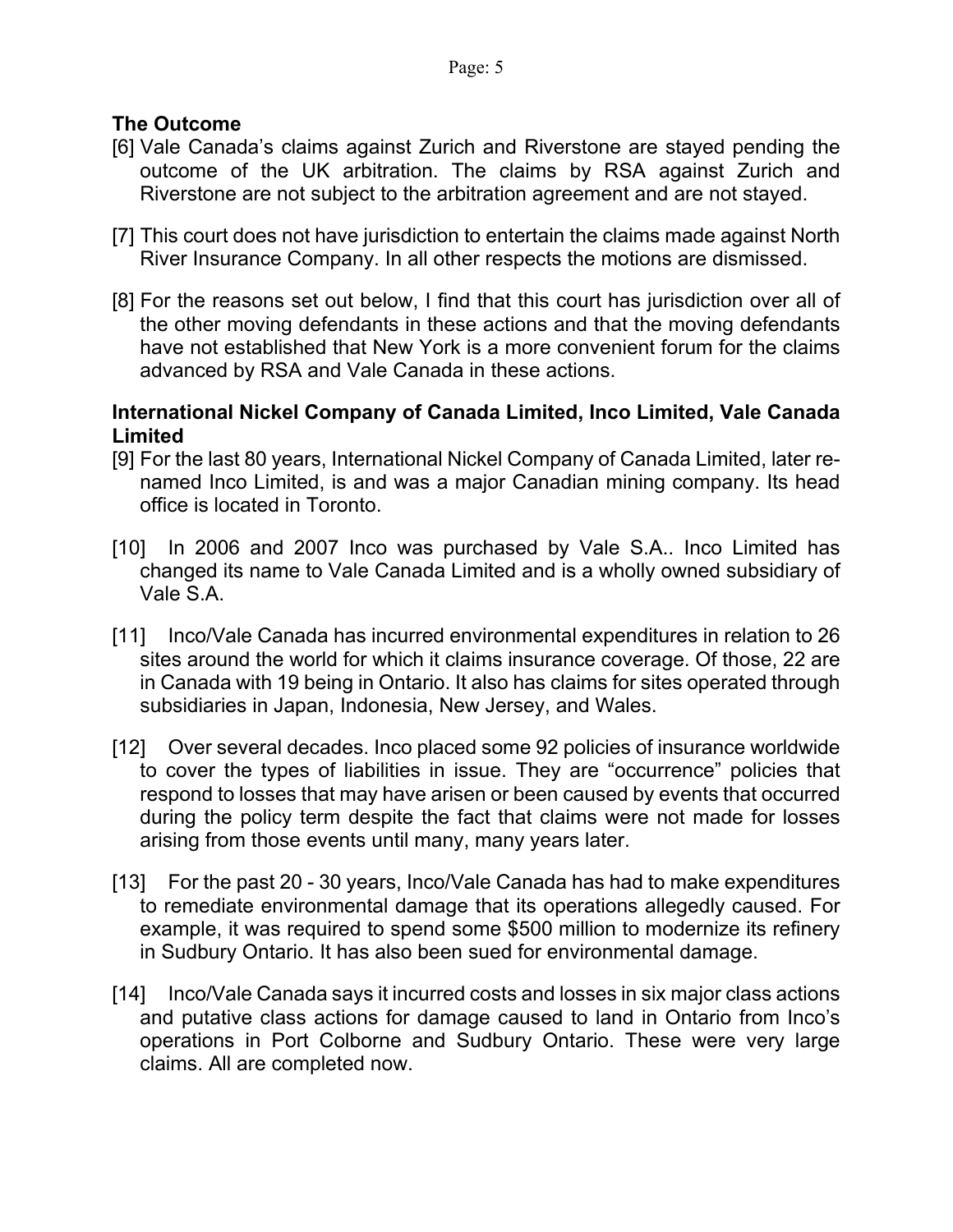- [15] The claims advanced by Vale Canada and its subsidiaries under the insurance policies in issue relate predominantly to environmental expenditures incurred in Ontario concerning Ontario operations. There are claims for expenditures related to the foreign sites too. All of Vale Canada's information and documents about all of the insurance claims for environmental expenditures is in Ontario. Witnesses about the expenditure claims are in Ontario (with the exception of four people in Manitoba and one person in New Jersey). There is no Vale Canada employee with personal knowledge of the insurance claims in New York. There is one person in the UK with knowledge of the claim related to the refinery in Wales
- [16] I borrow the following statistics from the factum of Vale Canada:

(a) **More than 50%** of the losses claimed pursuant to the Travelers policies relate to the Ontario Sites (the six sites with the largest losses are all in Ontario);

(b) **85%** of the losses claimed pursuant to the RSA policies relate to the Ontario Sites;

(c) **85%** of the losses claimed pursuant to the Aviva policies relate to the Ontario Sites;

(d) **80%** of the losses claimed pursuant to the North River policies relate to the Ontario Sites (the Copper Cliff Smelter alone accounts for almost a third of the losses claimed pursuant to the North River policies);

(e) **83%** of the losses claimed pursuant to the U.S. Fire policies relate to the Ontario Sites;

(f) **84%** of the losses claimed pursuant to the General Reinsurance policies relate to the Ontario Sites; and

(g) **92%** of the losses claimed pursuant to the Fireman Fund's policies relate to the Ontario Sites.

- [17] RSA and Aviva provided the primary layer of insurance for Inco's Canadian operations. They both have attorned to the jurisdiction of this court. All but three of the excess insurance policies issued by the moving excess insurers sit above the RSA and Aviva polices in the Canadian tower or program of insurance.
- [18] A very important piece of evidence was provided by Michael Butler, the Manager, Insurance and Risk – Base Metals at Vale Canada. In para. [8] of his affidavit, Mr. Butler swore: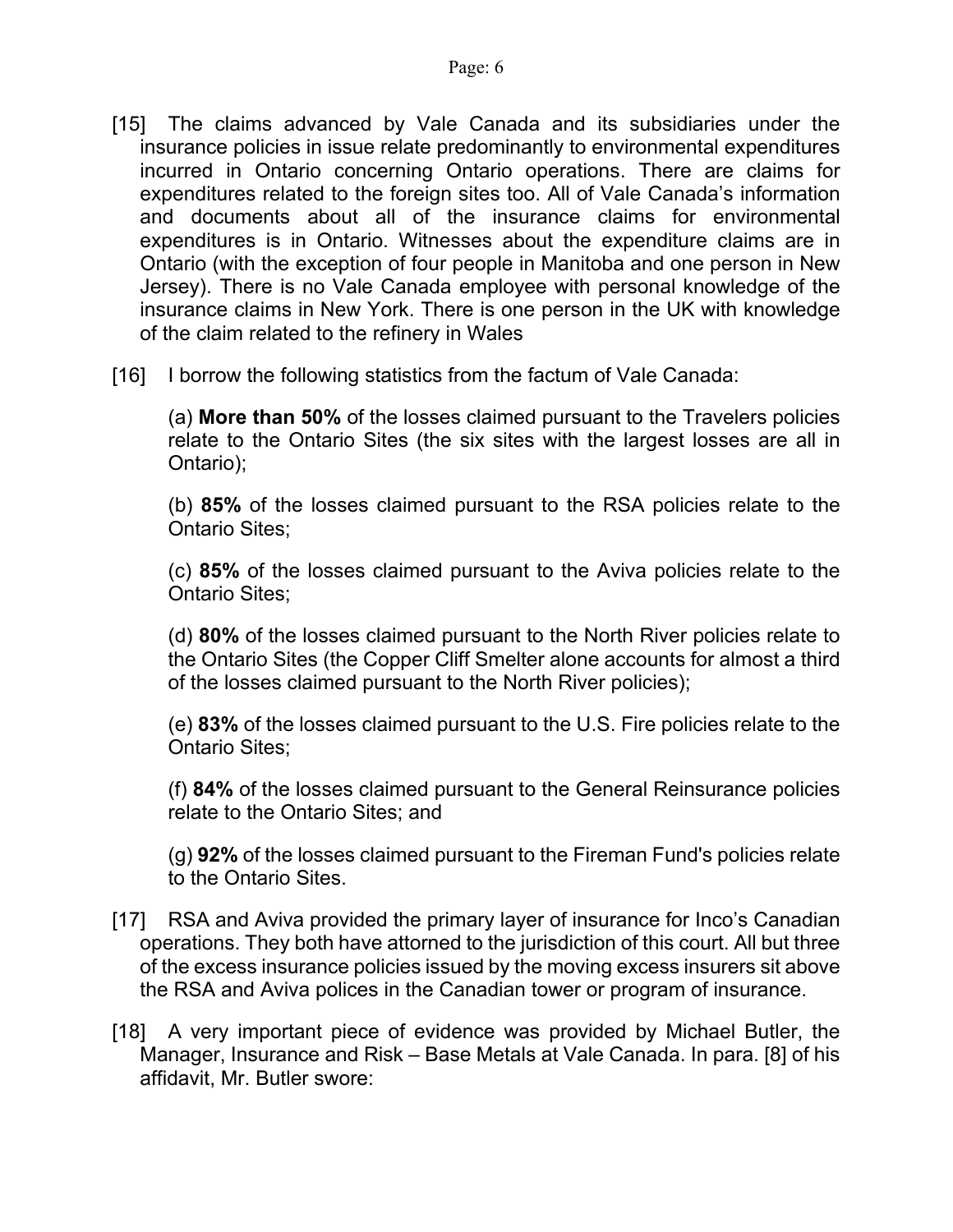8. Vale Canada's Registered Head Office has always been located in Ontario, either in Copper Cliff, Sudbury or in Toronto. Vale Canada's Head Office is currently located in the South Tower of the Royal Bank Plaza at 200 Bay Street, Toronto, Ontario (about 1.2 kilometers from the court in which these three Ontario Actions have been filed). Vale Canada's management and executive team is located in this Toronto office. The majority of Vale Canada's directors are Ontario residents, and all but one maintain at least a residential address in the province. **Accordingly, all important decisions regarding Vale Canada's business and operations, including regarding insurance coverage, environmental damage and remediation, related litigation, and insurance claims, have and continue to be made in Ontario.** [Emphasis added.]

- [19] Some of the excess insurers provided evidence from witnesses who have reviewed the underwriting files. There is no doubt that Inco managed its foray into international insurance markets from its office in New York. William Finnerty was Inco's Manager of Insurance at the relevant time. He worked out of the New York office. Moreover, Inco was represented by a US insurance broker, Johnson & Higgins, from its New York offices.
- [20] Ignoring that the reviews of the historical files are hearsay at best, the witnesses who reviewed them provide no evidence contradicting Mr. Butler's attestation above. The insurers' evidence that the files show that Inco was represented in negotiations by its employee in New York, often in the name of its US subsidiary, and by a broker in New York, does not undermine or challenge Mr. Butler's evidence that internally, Inco made decisions about insurance coverage, environmental damage and remediation, related litigation, and insurance claims in Ontario.

# **No Narrow Common Law Jurisdiction**

[21] Historically, this court's jurisdiction was based on the defendant's presence in Ontario when served with the originating process or its voluntary attornment to the Court's jurisdiction. These grounds continue to be available despite the widening of the test for jurisdiction in *Club Resorts Ltd. v. Van Breda*, 2012 SCC 17 (CanLII). None of the particular subsidiaries of the international insurance businesses who are challenging jurisdiction in this case was served at a fixed place of business (or anywhere) in Ontario and none has attorned as yet.

[22] The court's jurisdiction therefore turns on the plaintiffs establishing jurisdiction under the "real and substantial connection" tests set out in *Van Breda*. In sum, the plaintiffs must establish that there is a presumptive connecting factor linking each defendant to Ontario in the circumstances that is not then rebutted by each of the defendants.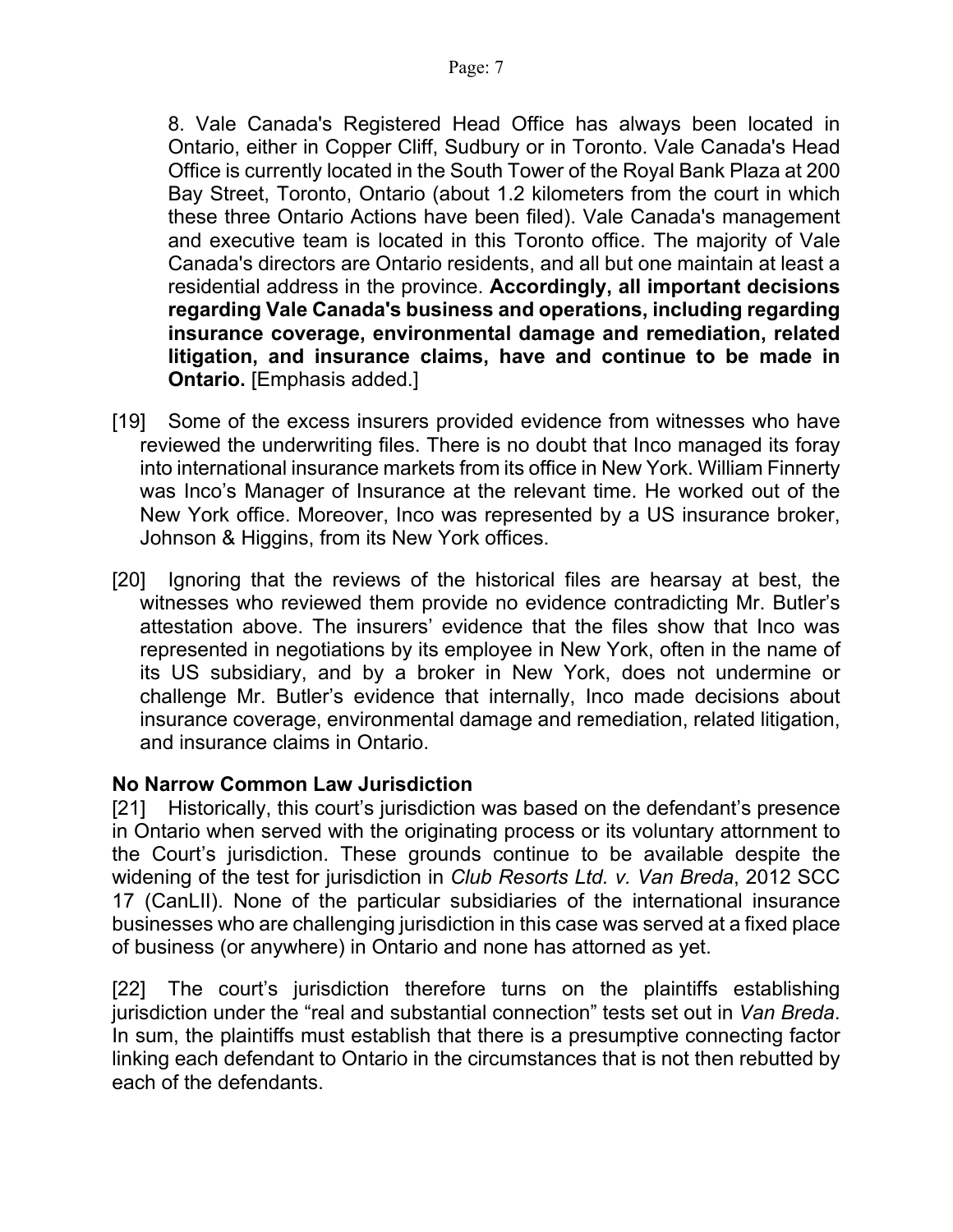## **Eliminating Most of the Presumptive Factors Claimed by Vale Canada.**

### *The Excess Insurance Contracts were not Made in Ontario*

- [23] It is not strongly contested that, in the main, the policies delivered by the moving excess insurers were negotiated principally in the US or UK, delivered to a US or UK office of Inco, and provided for notice to the parties to be given in the US or UK.
- [24] Inco cannot show even a good arguable case at common law to say that the excess policies of the moving insurers were made in Ontario.
- [25] I understand that the New York office of Inco was still Ontario-based Inco. But a Canadian is free to go to the US or the UK and make contracts there. That appears to be what happened in this case. I do not make any findings about the particular state in which any insurance contracts were made. It is sufficient for these purposes to find that none of the contracts of excess insurance in issue was made in Ontario.
- [26] Section 123 of the Ontario *Insurance Act*, RSO 1990 c I.8, provides:

### **Contracts deemed made in Ontario**

**123** Where the subject-matter of a contract of insurance is property in Ontario or an insurable interest of a person resident in Ontario, the contract of insurance, if signed, countersigned, issued or delivered in Ontario or committed to the post office or to any carrier, messenger or agent to be delivered or handed over to the insured or the insured's assign or agent in Ontario shall be deemed to evidence a contract made therein, and the contract shall be construed according to the law thereof, and all money payable under the contract shall be paid at the office of the chief officer or agent in Ontario of the insurer in lawful money of Canada.

- [27] This section deems insurance contracts to be made in Ontario and payable in Ontario if they were delivered in Ontario, or mailed or couriered to Ontario, or delivered to an agent for delivery to the insured in Ontario.
- [28] Vale Canada argues that delivery of insurance policies to Inco's Insurance Manager in New York was delivery to an agent for delivery to the head office in Ontario. The problem is that the evidence does not support this submission. The insurers were dealing with Inco in New York – either its US subsidiary or Inco Limited itself, through its officer stationed there. There is no suggestion anywhere in the evidence that anyone expected, required, or intended the policies delivered to New York to be physically delivered to Ontario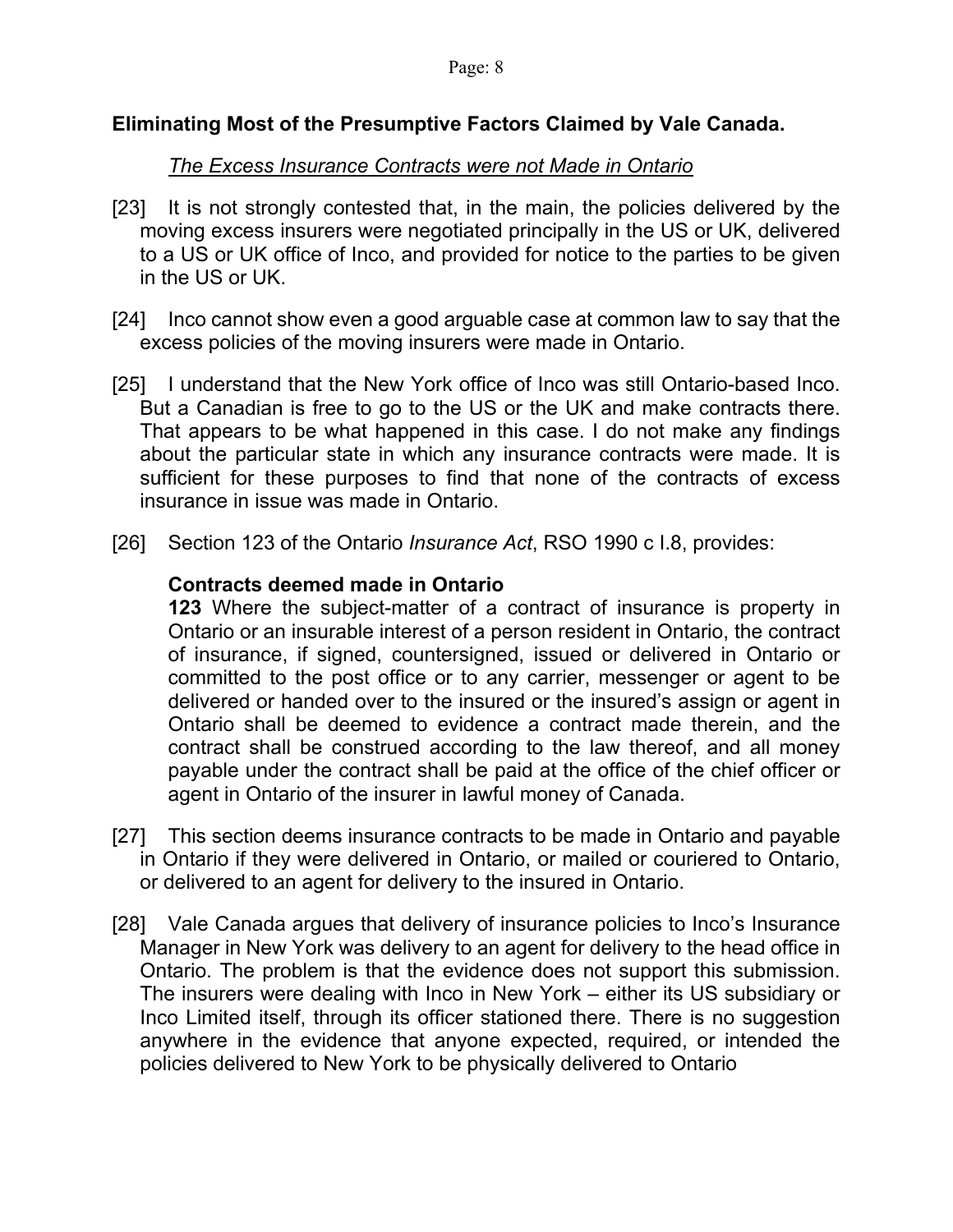- [29] In my view, this statute is expressing properly Ontario's constitutional limits to deal with property and civil rights in the province. It deems contracts subject to Ontario law if made here or given to someone to be sent here. It is not a great leap of constitutional law to postulate that there would be a significant *vires* issue raised by a provincial statute that says that any policy of insurance entered into by an Ontario resident or a subsidiary of an Ontario resident anywhere in Canada or throughout the world is subject to Ontario law.
- [30] I also understand that corporations are incorporeal and act through agents. To the extent that Mr. Finnerty was an employee of Inco Limited, he was its agent. The statute says delivery to an agent in Ontario is sufficient. Foreign agents are only included to the extent that a policy is "committed to the post office or to any carrier, messenger or agent to be delivered or handed over to the insured or the insured's assign or agent in Ontario".
- [31] Reading the statute in its express words and *ejusdem generis*, delivery to foreign-based agents is only sufficient when the purpose of the delivery is for transmission of the policy to Ontario. I see no evidence that any policy was delivered to Mr. Finnerty, not as principal, but as a courier or agent to deliver the policy to Ontario.

## *The Claims are not Property Claims in Respect of Real Property in Ontario*

[32] The claims made by Vale Canada against its insurers relate to expenditures incurred to remediate or compensate for environmental harm. These are not property insurance claims for damage to the mines or refinery properties themselves. The subject of these contracts is liability insurance for litigation defence costs and monetary liabilities incurred as a result of environmental losses at the various sites. Accordingly, the claims being made are not in respect of real property in Ontario.

### *Breaches in Ontario and Damages Sustained in Ontario are Insufficient*

[33] The location of a breach of contract is an amorphous question. Did the breach occur where payment was due or in the office that decided not to make the payment? Case law supports both. Under the excess insurance policies in issue, payment is not due in Ontario; at least not yet. Vale Canada has not even given notice of claim under most of the relevant policies. This is because Travelers launched it New York lawsuit unexpectedly leading Vale Canada and RSA to respond by bringing these claims before taking other formal steps. So, it is not clear yet that there are breaches of contract or that payments have been demanded at a particular place.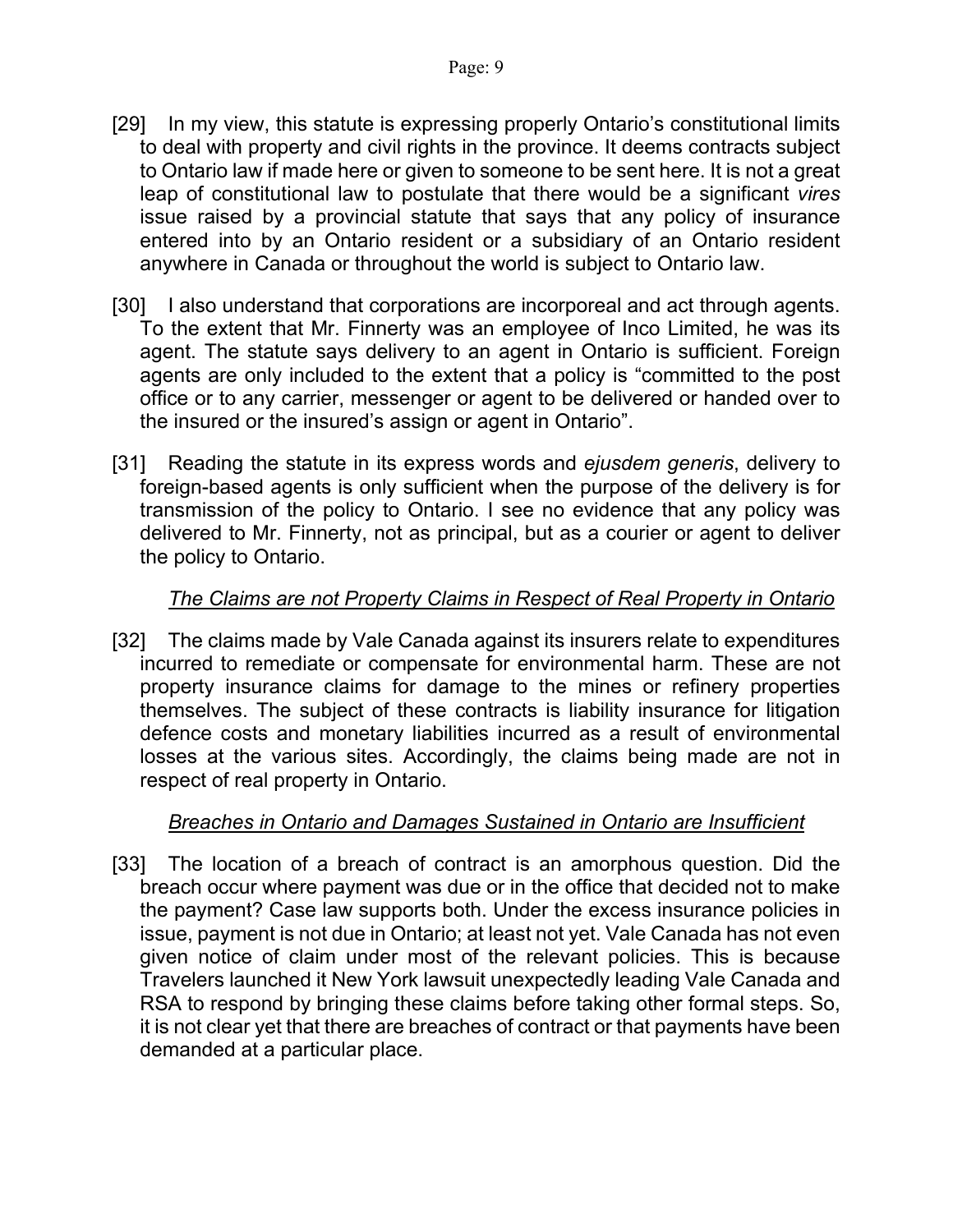[34] Assuming that payments are or will be due in Ontario given the structure of Vale Canada today, that is just another way of saying that if it is not paid, then it will suffer damages here. The difficulty with considering the location of damages as a presumptive connecting factor for a jurisdictional analysis is that it is generally synonymous with the location of the plaintiff or the plaintiff's ultimate parent company. No matter where Vale Canada or its subsidiaries carry on business throughout the world, Vale Canada is always the ultimate party damaged economically by breaches of contract suffered or torts committed upon it or one of its subsidiaries elsewhere. That would mean that this court's jurisdiction presumptively extends to the resolution of all disputes that an Ontario resident or any of its affiliates has with anyone, anywhere. This would exceed the constitutional limits of this court's jurisdiction to say the least.

# **RSA's Claim**

- [35] RSA sues all of Vale Canada's excess insurers claiming, In effect, contribution and indemnity. It is not advancing a claim for breach of contract *per se*. Rather, it seeks an interpretation of all of the contracts of all of the insurers to see how they fit together. There are issues of exhaustion, allocation and aggregation in insurance cases – that just mean each insurer's position needs to be assessed in light of its own policies and in light of the others with whom those policies interact. RSA says, for example, that it has a \$22 million policy limit. It expects the excess insurers to argue that the limit is \$22 million for each occurrence, in each year, at each site in Canada. They will argue that their excess policies are not reached until RSA's limits of \$22 million in each of numerous occurrences are exhausted.
- [36] The inter-insurer issues raised by RSA are not confined to just the insurers who participate in the same tower or local program. If, for example, an insurer has provided excess coverage to Vale Canada globally, then the amount of its coverage that is available to respond to Ontario claims may turn on, or be affected by, whether its policies are required to respond to claims in other towers or local programs (Japan, UK, Indonesia. or US). The rights of the global insurers against others whose coverage is restricted solely to foreign sites will be relevant to determine how much, if any., of the global insurer's policy coverage limits remains available to respond here.
- [37] Therefore all of the policies may interact and be relevant to the determination of liabilities here even if some of the other policies are limited to foreign liabilities arising only from foreign sites. That is why RSA has sued all the others and Vale Canada's non-Canadian subsidiaries are plaintiffs in Vale Canada's action.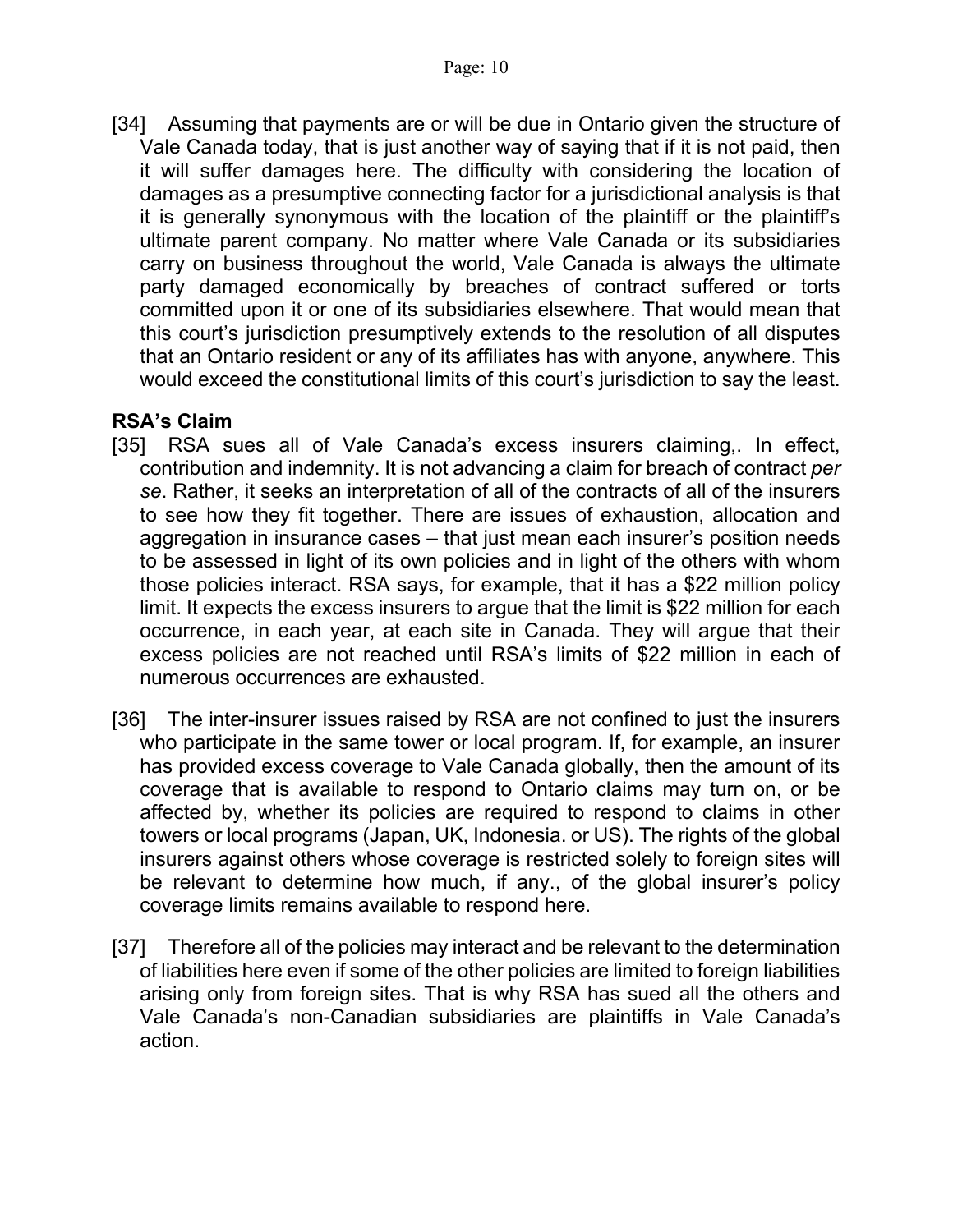[38] Case law recognizes that it is efficient and desirable for all of the claims of all of the relevant insurers to be heard together. In *Century Indemnity Co. v. Viridian Inc*., 2013 ONSC 4412 (CanLII) Pierce RSJ wrote:

[33] As Century has demonstrated, there are a multitude of issues common to the Toronto, Winnipeg and Thunder Bay actions. These include a consideration of proof of the policies issued; how the policies interact; whether the regulator's action is covered by the terms of the relevant policies; the extent of damages; the extent of future liability; whether any exclusions apply; whether disposal of mine tailings was intentional and therefore not covered by insurance; when coverage started and stopped; whether there was timely notice of claims; whether damages have been mitigated; whether Viridian is entitled to coverage available to Sherritt; the application of any limitation periods; and the allocation of findings of liability, if any, among other issues.

[34] If RSA is found to be liable to Viridian, Century will only be called on to pay if RSA's limits are exhausted. Thus, recognition and enforcement of the judgment favours having one comprehensive place for trial.

[35] In my view, a multiplicity of proceedings and the risk of inconsistent verdicts could be avoided by the Ontario court taking carriage of the action, rather than having litigation about the same issue split between the courts of two provinces. Consider, for example, if the Manitoba court determined that the environmental damage was caused intentionally by Viridian or its predecessor, but the Ontario court found that it was unintentional. Consider if the Manitoba court awarded Viridian damages of five million dollars, but the Ontario court awarded damages of two hundred million dollars on the same claims. The contradictions would be exacerbated by any duplication of appeals heard by the courts of appeal in two provinces.

\* \* \*

[37] The existence of the Toronto litigation cannot be ignored when discussing the most convenient forum. **The Toronto action creates a centre of gravity for the entire cluster of litigation.** From the perspective of the court, there are efficiencies in keeping all relevant parties together. For example, there will be one pretrial judge and one trial judge instead of two. The matter could be case-managed to keep it moving forward and make best use of court time. [Emphasis added.]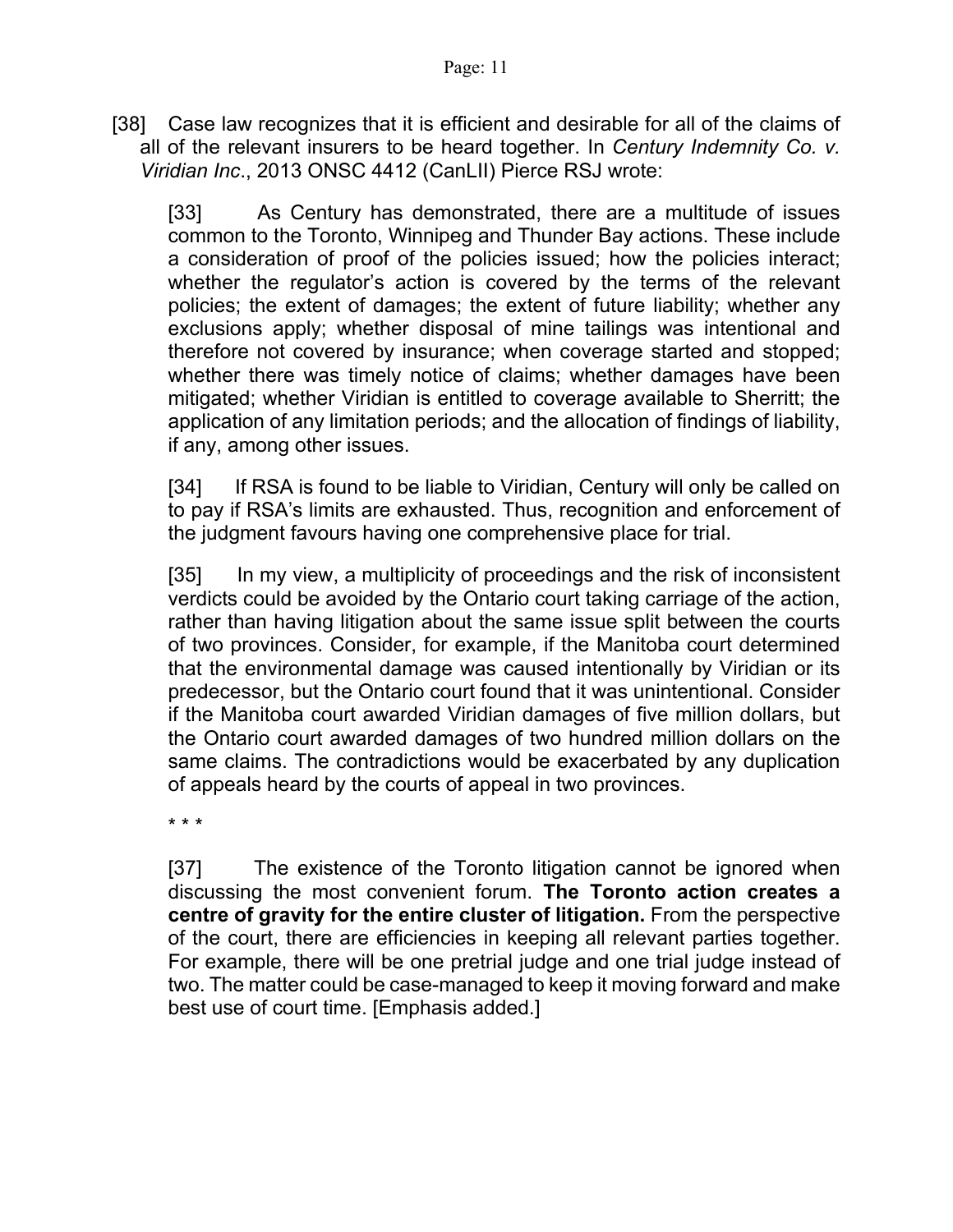- [39] While *Century Indemnity* was a decision about finding the *forum conveniens*, all of the parties agree with the proposition that there should be one comprehensive proceeding to resolve all of the matters if possible. RSA and Vale Canada say that these proceedings are the "centre of gravity of the entire cluster of litigation". The moving insurers submit that Traveler's New York proceeding is preferable.
- [40] RSA asserts that the moving excess insurers are just forum shopping to try to get away from Inco's and RSA's "home" court. Many have voluntarily participated in litigation before this court previously. All sold insurance to Canadian Inco or its subsidiaries. For several of the named insurers, while the particular subsidiary that issued Inco's policies is not physically present here, the parent company plainly carries on business here through other affiliates. Ontario residents are used to seeing Traveler's big, red umbrella trade mark for example. The parent holds itself out as carrying on business in Canada. It advertises, sells insurance policies, and has places of business here through other subsidiaries.
- [41] The moving excess insurers rely heavily on out-of-court negotiations that were conducted among Vale Canada and many of the insurers from 2018 to 2021. The negotiations were conducted under the terms of a tolling agreement. The agreement and the negotiations were held and managed largely in the US. The excess insurers argue that the initial issuance of the policies in the US and the recent negotiations in the US show that the "centre of gravity" of Inco's global insurance programs is in the US.
- [42] Travelers brought the tolling agreement to an end and promptly sued Vale Canada and many of the insurers in New York as mentioned above. Vale responded quickly with a claim against Travelers and then launched its more comprehensive claim. RSA did so as well.
- [43] RSA's claim is the only one that names all of the relevant insurers. Counsel for Travelers advises that his client is willing to add others to its US claim if necessary to make it as comprehensive. However, Zurich's counsel advises that although it has yet to plead in Traveler's New York action, its position is that its liability to Vale Canada can be determined only in the UK arbitration proceeding that it has already commenced.<sup>1</sup>

<sup>&</sup>lt;sup>1</sup> Zurich will not say if it intends to attorn to the New York proceeding later this month when it is required to plead there. In formal interrogatories, it clearly waffled. If it asserts the arbitration as a jurisdictional limit here but not in the New York lawsuit, one could see great force in RSA's allegations of gamesmanship and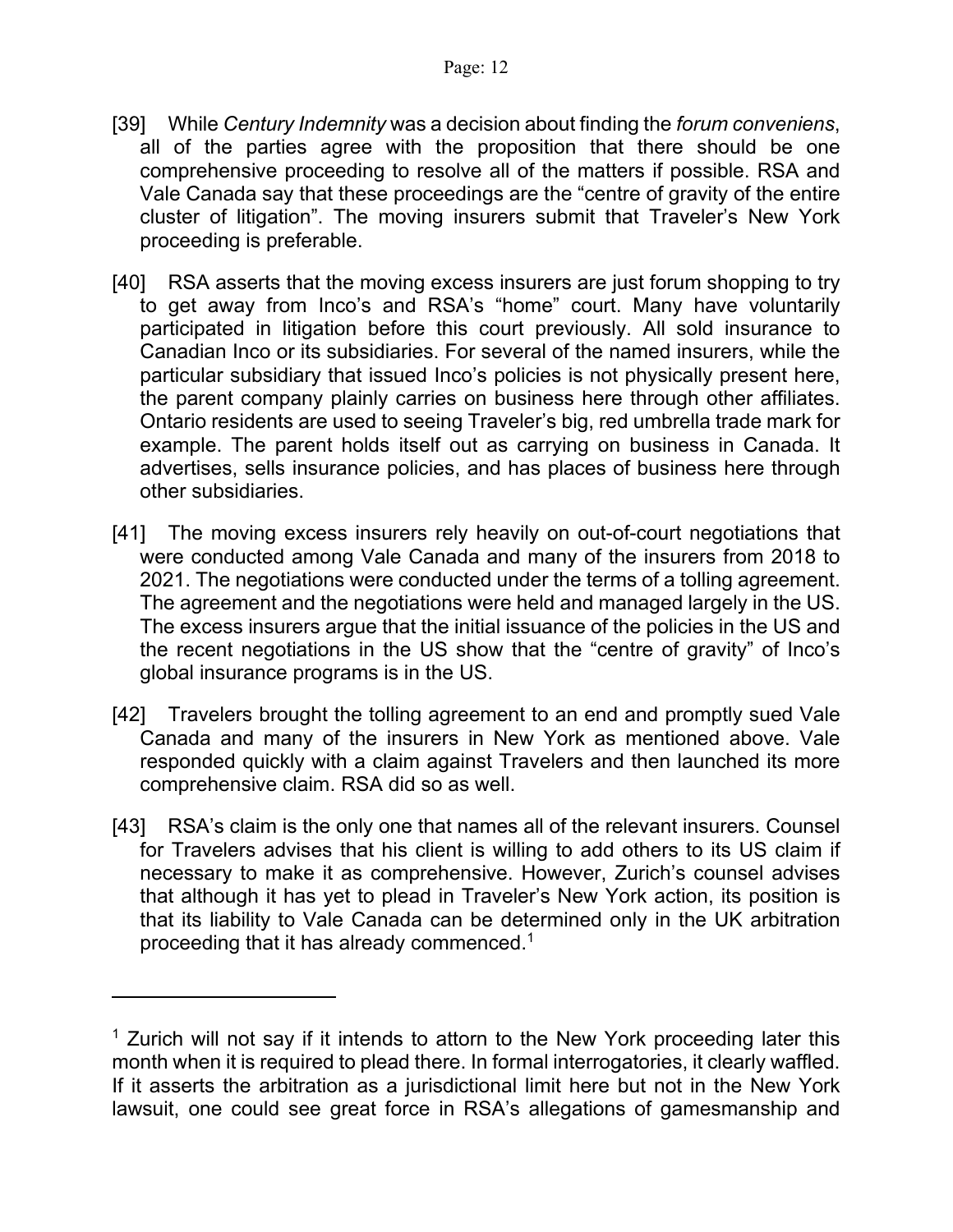- [44] As a result of the UK arbitration, neither Vale's action here nor Traveler's action will have 100% of the insurers in all of their capacitates before the court regardless of the desirability of doing so.
- [45] RSA's action is the most comprehensive at this time. As noted above, many of the excess insurers have already attorned to these proceedings. The proceedings will continue unless stayed for *forum non conveniens.* RSA is not bound to arbitrate its inter-insurer issues with Zurich.
- [46] RSA argues that Ontario is the centre of gravity of the actions. All of the excess insurers will be taking aim first and foremost at RSA and Aviva as the primary insurers. Some excess coverage follows form of the primary insurers' policies and others do not. Regardless, they all undertook excess coverage in a predominantly Ontario-based global insurance program.
- [47] In my view, RSA's action is the centre of gravity as that term was used by Pierce RSJ. These actions will involve consideration of whether Vale Canada's claims are proper claims as against the primary insurers; whether the primary insurers are liable; and, if so, to what extent. The insured and primary insurers are here.
- [48] While liability of the insured is a precondition to coverage, it is not correct to submit that the facts underlying the insured's liabilities are no longer relevant in coverage claims. Coverage issues will include assessing whether the environmental liabilities asserted by Vale Canada were accidental occurrences; whether claims for such things as clean-up costs are insured "damages"; what is the proper quantum of each loss claimed; when did each loss occur etc.

forum shopping. I note, for example, that Zurich seeks an exceptionally aggressive form of anti-suit injunction from the UK courts against Vale Canada to try to prevent it from suing in this court. But Zurich has not sought that relief against Travelers and its US litigation. However, counsel for Zurich before this court was clear, unequivocal, and definitive submitting that Zurich's position is that its liability to Vale Canada, if any, under its insurance policies is to be determined in arbitration in the UK. Should that position somehow change in the next few weeks only in relation to New York, I would question the good faith of the client allowing the lawyer to make that submission and I would expect counsel to be very embarrassed before this court.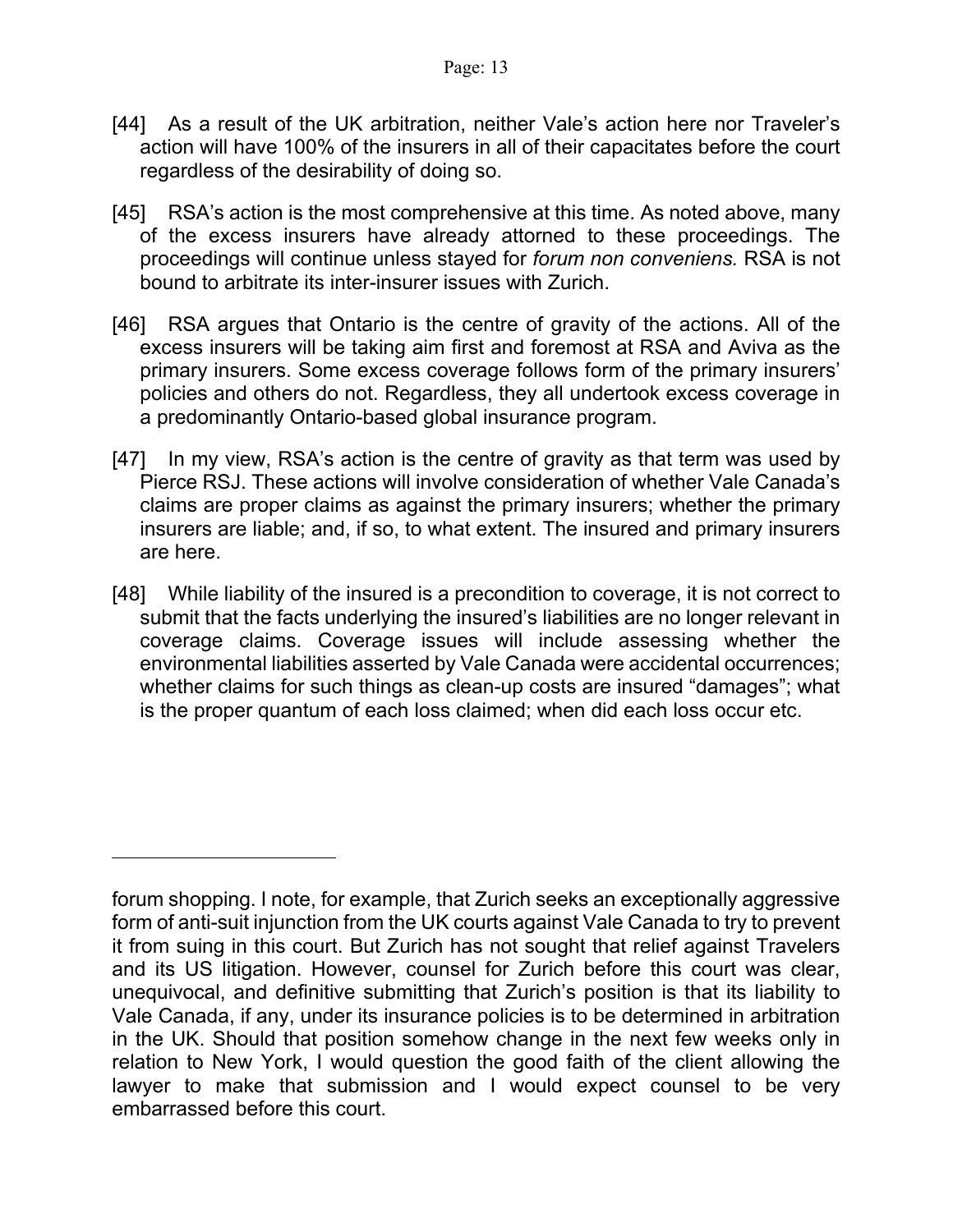- [49] All of the insurers will have the same interests as against Vale Canada to minimize insured liabilities. The Ontario-based facts underlying the vast bulk of the Ontario insured's insurance claims are central and integral to the issues being litigated.
- [50] These actions will see the excess insurers targeting Vale Canada and the primary insurers RSA and Aviva first and foremost. They all agreed that issues of coverage, exhaustion, allocation, and aggregation, among others, will be comprehensively contested. It is only once the primary layers of insurance are exhausted and different excess layers are reached that issues among the excess insurers even arise. Similarly, while there are some issues in the foreign towers (involving claims arising in Wales, NJ, Indonesia, and Japan), the big ticket issues are the determinations of how liabilities of the global excess insurers will be allocated and whether any will have room left in their limits to respond to the Ontario claims after foreign claims are dealt with.
- [51] Although RSA's action seeks interpretations of multiple contracts largely concerning losses caused by Ontario-based choses in action, RSA does not rely on Rule 17.02 (c) to submit that a presumptive connecting factor is, "the interpretation…of a…contract…in respect of (i)…personal property in Ontario".
- [52] Rather, it bases its' jurisdiction arguments principally on the notion that the excess insurers are multinational carriers who sold policies to Inco and now seek to avoid accountability for tail liabilities under those policies by technically structuring their affairs to avoid current day contacts with Ontario. RSA says that as a multi-national carrier, it cannot and has not challenged the jurisdiction of the New York court. It does raise a *forum non conveniens* argument there. But it takes exception to the artificiality of the positions advanced by the moving excess carriers to avoid their liabilities that will be premised on an assessment of insurance coverage for an Ontario insured involving principally questions of exhaustion, allocation, and aggregation, among other issues with the Ontario primary insurers.

### **The Excess Insurers Must be Taken to Have Carried on Business in Ontario**

### *"Carrying on Business" is a Presumptive Connecting Factor Separate from its Role in Assessing Presence-based Jurisdiction*

[53] In *Van Breda,* the Supreme Court of Canada agreed that carrying on business in Ontario can be a presumptive connecting factor for the purpose of assumed jurisdiction. This is separate from the question of whether the defendant was present in Ontario at the time of service of the originating process.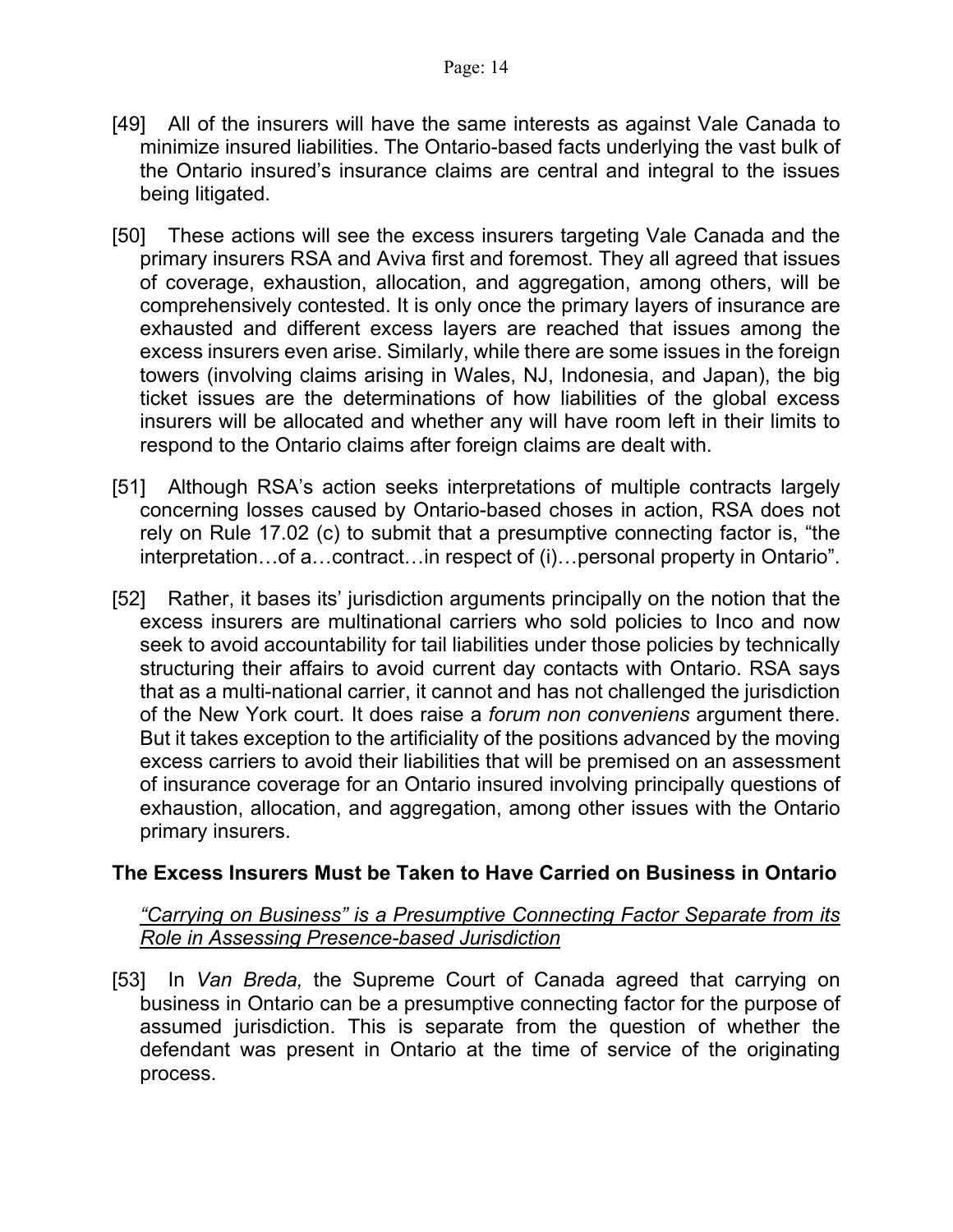[54] The concept of "carrying on business" for the purpose of considering presence-based jurisdiction under the old, but surviving, common law tests is narrower than the concept of "carrying on business" for the purposes of assessing whether there is a presumptive connecting factor under the modern "real and substantial connection" approach outlined in *Van Breda*. The Supreme Court of Canada has recently confirmed this point expressly in *H.M.B. Holdings Ltd. v. Antigua and Barbuda*, 2021 SCC 44 (CanLII):

[39] It should be noted that the term "carrying on business" appeared in *Van Breda* as a presumptive connecting factor in the tort context for the purposes of *assumed* jurisdiction. Although this Court in *Chevron* cited *Van Breda* for the meaning of that term in the context of *traditional presence-based* jurisdiction, it is important to remember that traditional presence-based jurisdiction is an independently sufficient ground of jurisdiction that operates alongside the assumed jurisdiction of *Van Breda* (para. 79). If the term "carrying on business" held the same meaning in both contexts, this would create overlap between the two tests (see Pitel and Rafferty, at p. 94). If a corporate defendant were carrying on business in a jurisdiction such that a plaintiff could simply serve that defendant *in juris* and establish traditional presence-based jurisdiction, it is not clear why that plaintiff would ever try to establish "carrying on business" as a mere presumptive connecting factor going to assumed jurisdiction. This suggests that "carrying on business" as it appears in *Van Breda*, as a mere presumptive connecting factor for assumed jurisdiction, may be a less onerous standard than "carrying on business" for the purpose of establishing traditional presence-based jurisdiction.

[40] I need not decide here whether the term "carrying on business" as it appears in *Van Breda* carries the same meaning as in the case law on traditional presence-based jurisdiction. However, it is safe to say that if the *Van Breda* standard is different, it is lower...

- [55] In my view, the principal difference between the two usages of "carrying on business" is temporal. When considering presence-based jurisdiction to support service of process, the court is looking at the present day. It uses some historical factors to inform a factual decision as to whether the defendant is present and properly served with court papers within the jurisdiction today.
- [56] However, in considering whether the defendants carried on business here to support an objectively determined presumptive connecting factor, the court is assessing whether there is a real and substantial connection between the defendants, the substance of the lawsuit, and the jurisdiction of Ontario. This is a historical question. Just as one looks at the *situs* of the tort at the time it was committed and where a relevant contract was made at the time it was entered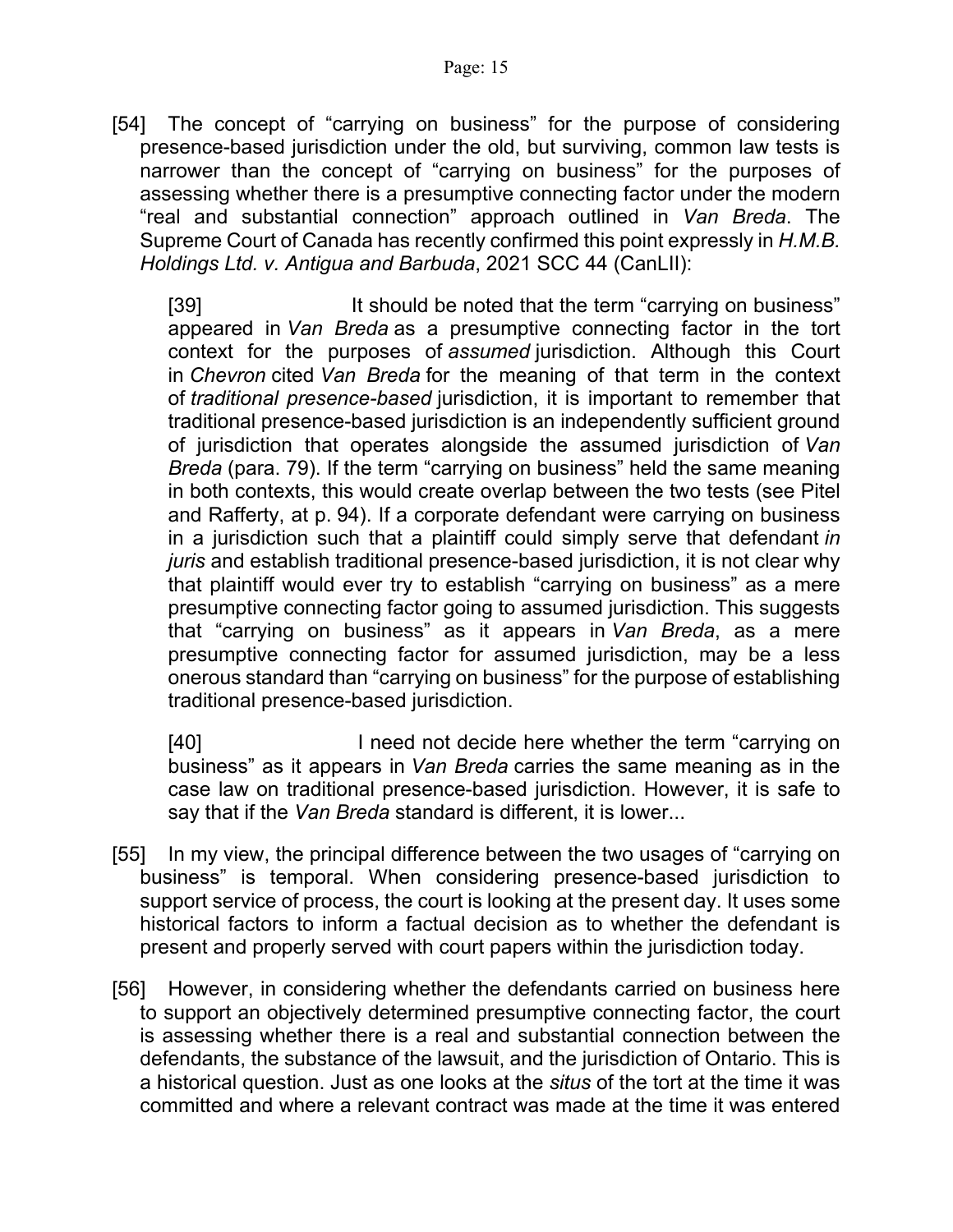into, the assessment of the real and substantial connection under the *Van Breda* approach considers all of the relevant facts in their temporal context.

[57] In *HMB* the Supreme Court of Canada, the Supreme Court of Canada was assessing presence-based jurisdiction. As made clear in *Van Breda,* this assessment requires that the defendant have be a fixed place of business here. But the Court also looked at a list of historical facts drawn from the decision of Slade LJ for the Court of Appeal of England and Wales in *Adams v. Cape Industries Plc*., [1990] 1 Ch. 433, to interpret the meaning of "carrying on business" Chief Justice Wagner explained:

[37] In cases involving a representative, the question of whether the representative has been carrying on the foreign corporation's business or has been doing no more than carry on their own business will necessitate an investigation of the functions they have been performing and all aspects of the relationship between them and the foreign corporation (p. 530). In particular, the following questions are relevant to the assessment of whether the representative has been carrying on the foreign corporation's business:

(a) whether or not the fixed place of business from which the representative operates was originally acquired for the purpose of enabling them to act on behalf of the foreign corporation;

(b) whether the foreign corporation has directly reimbursed the representative for the cost of their accommodation at the fixed place of business and the cost of their staff;

(c) what other contributions, if any, the foreign corporation makes to the financing of the business carried on by the representative;

(d) whether the representative is remunerated by reference to transactions (e.g., by commission), by fixed regular payments or in some other way;

(e) what degree of control the foreign corporation exercises over the running of the business conducted by the representative;

(f) whether the representative reserves part of their accommodation and part of their staff for conducting business related to the foreign corporation;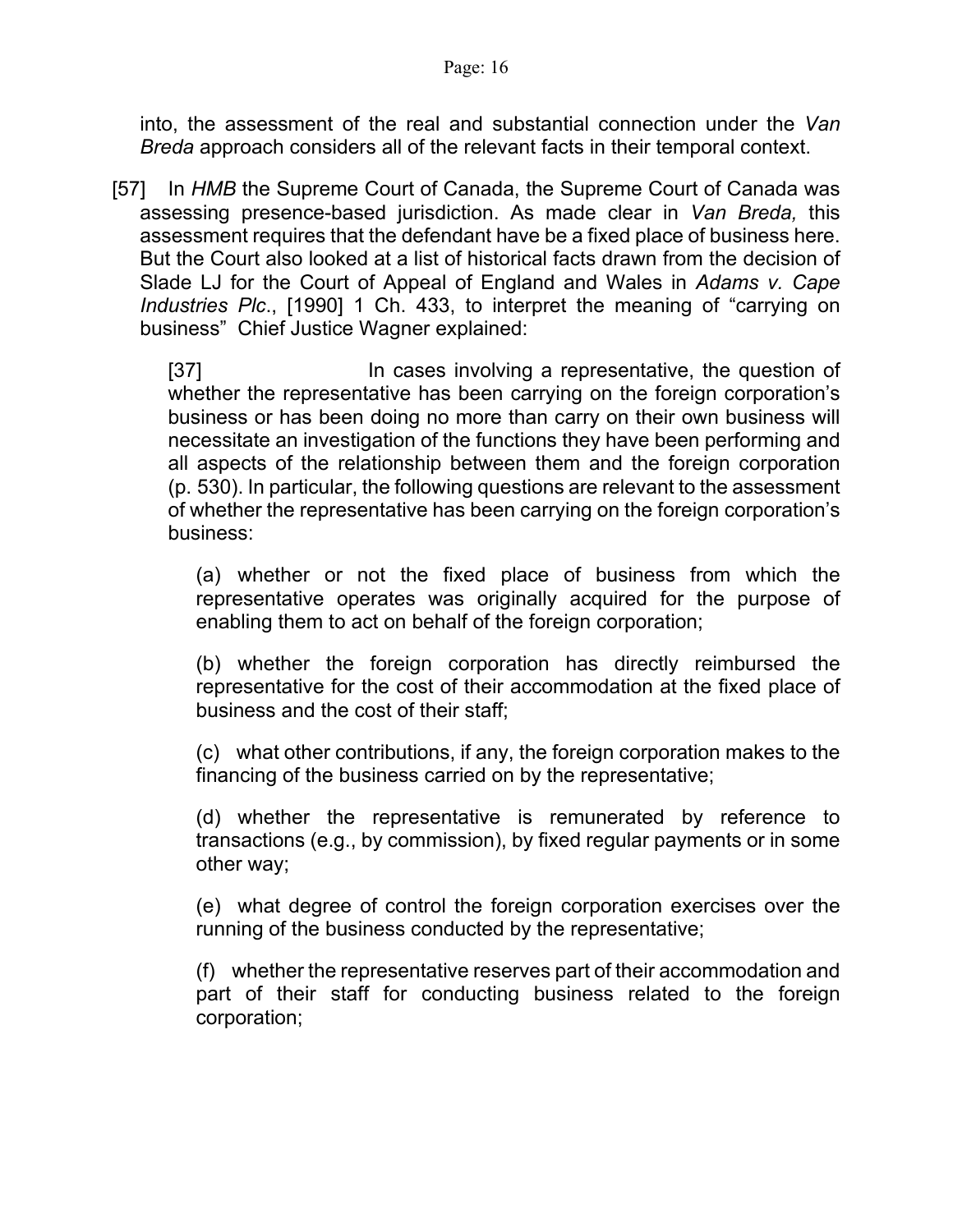(g) whether the representative displays the foreign corporation's name at their premises or on their stationery, and if so, whether the representative does so in a way as to indicate that they are a representative of the foreign corporation;

(h) what business, if any, the representative transacts as principal exclusively on their own behalf;

(i) whether the representative makes contracts with customers or other third parties in the name of the foreign corporation or otherwise in such manner as to bind it; and

(j) if so, whether the representative requires specific authority in advance before binding the foreign corporation to contractual obligations (pp. 530-31).

Lord Justice Slade further held that even this list of questions is not exhaustive and that the answer to any of them is not necessarily conclusive as to whether a representative has been carrying on a foreign corporation's business in a certain jurisdiction (p. 531).

# *There is no Universalist Jurisdiction for Related Insurance Claims*

- [58] Before assessing any facts related to the various moving excess insurers, I am cognizant that Canada does not subscribe to a universalist approach to jurisdiction in which all aspects of a particular multi-national subject matter are assigned to one court due to the convenience and efficiency of doing so. While universalism is recognized as a good idea in many areas, the Supreme Court of Canada rejected the use of universalism as a basis to displace the *Van Breda* tests in the multi-national insolvency field in *Holt Cargo Systems Inc. v. ABC Containerline N.V. (Trustees of)*, 2001 SCC 90 (CanLII).
- [59] It has taken a treaty and then statutory amendments to implement a form of universalism in cross-border insolvencies. See, for example, Part XIII of the *Bankruptcy and Insolvency Ac*t, RSC 1985, c B-3. There is nothing analogous in the multi-national insurance field.
- [60] In *Van Breda* itself, LeBel J. cautioned against use of the "carrying on business" factor to create a universal jurisdiction: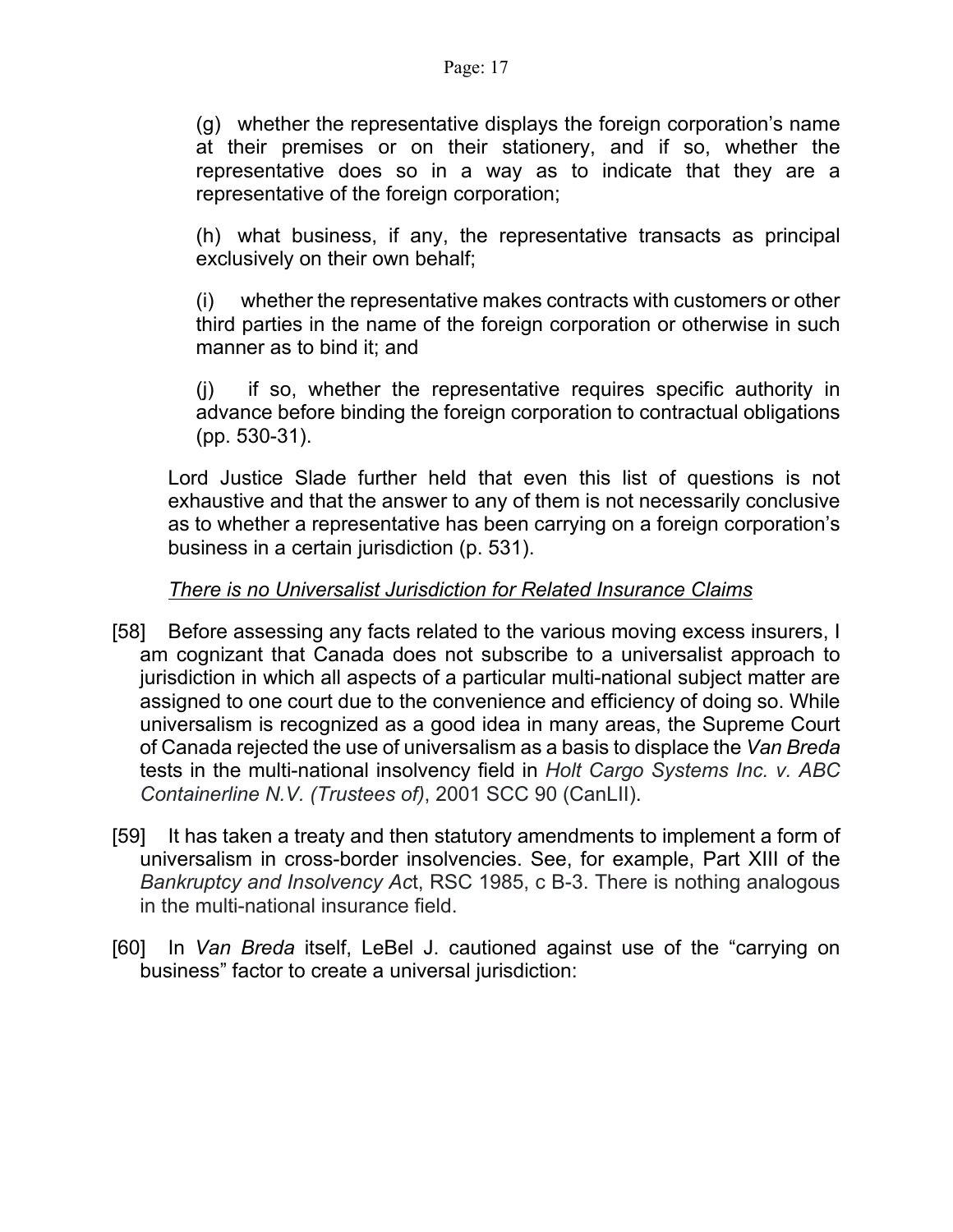[87] Carrying on business in the jurisdiction may also be considered an appropriate connecting factor. But considering it to be one may raise more difficult issues. Resolving those issues may require some caution in order **to avoid creating what would amount to forms of universal jurisdiction in respect of tort claims arising out of certain categories of business or commercial activity**. [Emphasis added.]

- [61] Accordingly, I must assess the relevant objective facts in relation to each of the moving excess insurers to determine if it was carrying on business in Ontario at the relevant time sufficient to ground jurisdiction. It is not enough to say simply that they are all connected insurers in a global insurance scheme that ought to be interpreted by one court.
- [62] In *Central Sun Mining Inc. v. Vector Engineering Inc.*, 2013 ONCA 601 (CanLII), the Court of Appeal considered the jurisdiction of this court in Ontario to deal with a claim of negligent misrepresentation arising from representations contained in certain engineering reports and studies that were delivered to the plaintiff's office in Vancouver, B.C. Goudge JA wrote:

[30] The core of the tort of negligent misrepresentation is that the misrepresentation is received and acted upon. There is no dispute that the appellant did indeed receive these studies from the respondents and that the recommendations made by the appellant's Vancouver office to the appellant's Toronto office were based on those studies. The motion judge did not address whether the respondents' studies were forwarded from the appellant's Vancouver office to the appellant's Toronto office. However, there is evidence that would support such a finding. It is fair to conclude that the studies were therefore received by the appellant, not only in Vancouver but also in Toronto where they were relied on.

[31] There can be no question that the appellant acted on these studies in Ontario. That is where it relied on the studies to take the decisions about where to locate the mine and how to build and operate it.

[32] The inevitable conclusion is that the misrepresentations were received and relied on in Ontario. The respondents do not contest that if that were so, Ontario is the *situs* of the tort of negligent misrepresentation. This constitutes a presumptive connection between the action against the respondents and Ontario.

[33] **I am inclined to think that even if the respondents' studies had been received only in Vancouver and only the recommendations based on those studies were transmitted to Toronto, the negligent misrepresentation would still have been committed in Ontario. The**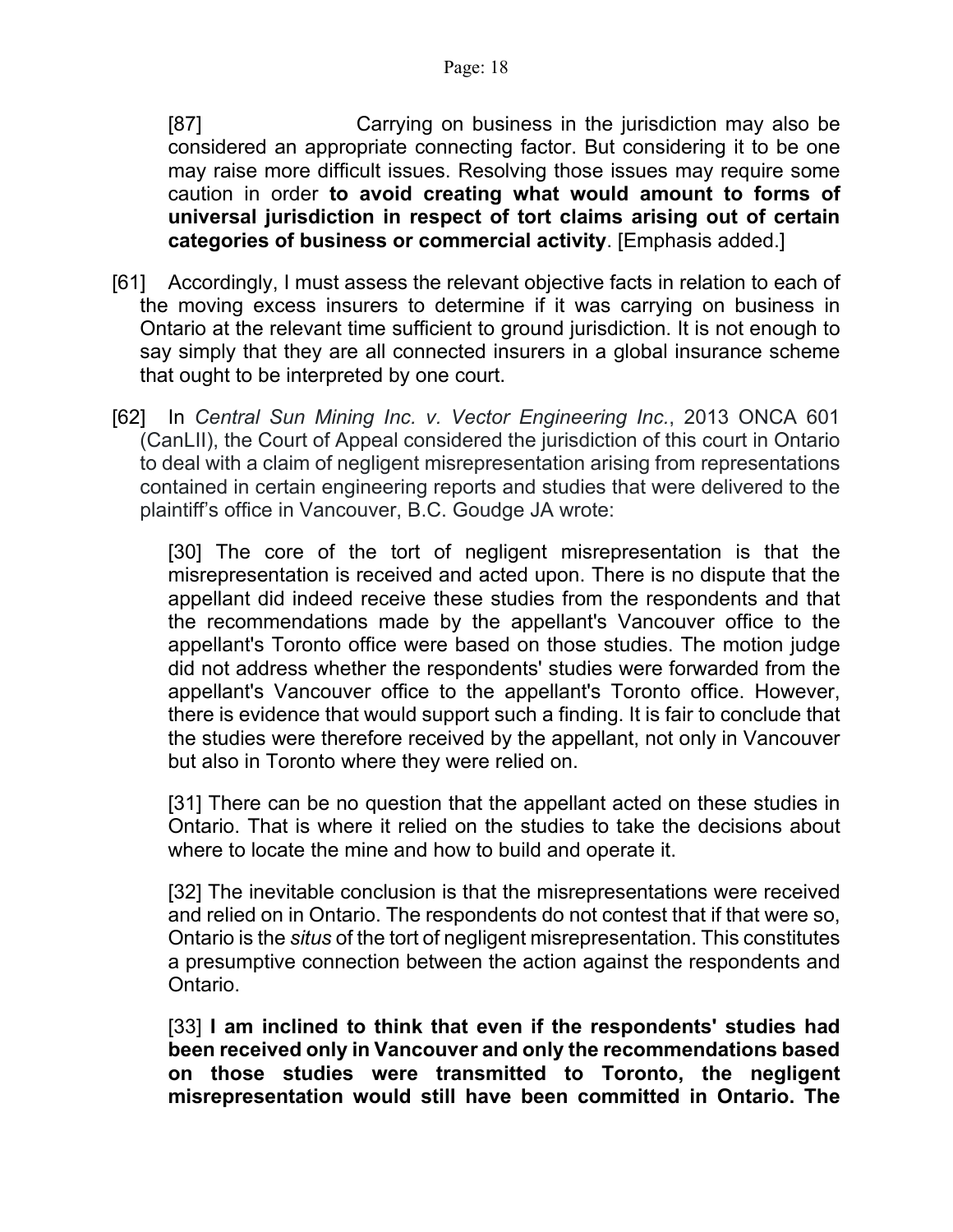**respondents foresaw that their studies would be received by the appellant and acted on in Toronto. They should have expected to be called to account in Ontario. In the modern world where corporations have various offices in various locations, corporate defendants should not escape liability simply because they send their studies to an office of the plaintiff outside Ontario with the clear understanding that it will be acted on in Ontario.** [Emphasis added.]

- [63] In my view, these same holdings can be made in this case. I have already found that the policies were not delivered to Mr. Finnerty in New York as a deliveryman. Nevertheless, unless wilfully blind, all of the excess insurers had to have known from their underwriting activities that their policies were part of a global insurance program for a Canadian multi-national company. The policies would necessarily ultimately be received and acted on in Toronto.
- [64] While there is no universalism in the liability insurance subject matter, the fact that all of the insurers participated in a global insurance program for an Ontario-based company with its mining assets largely held in Ontario provides context informing the assessment of whether the various insurers were carrying on business here at the relevant time.
- [65] Unlike *Central Sun* however, that finding that insurers knew that their policies would be used and acted upon in Toronto does not establish the *situs* of a tort in Ontario. But the insurers all knew that their policies or policies that they bought or to which they succeeded, carried long tail liabilities. If a policy was sold by an insurer who carried on business here at the time, the moving insurers cannot have expected that by moving, or transferring the policies to someone outside Ontario, they could escape liability here
- [66] Foreign insurers also know or are deemed to know that there are federal and provincial registration and licensing requirements imposed on anyone who sells insurance in Canada and Ontario. No insurer can properly claim to be ignorant of the law.
- [67] Both the federal and provincial regimes require foreign insurers to have an agent for service here. By itself, this is not enough to establish presence-based jurisdiction. Moreover, neither Vale Canada nor RSA purported to serve their statements of claim on the moving excess insurers by serving a local agent for service. The requirement of having local agents for service are therefore just one factual aspect of the analysis for each defendant.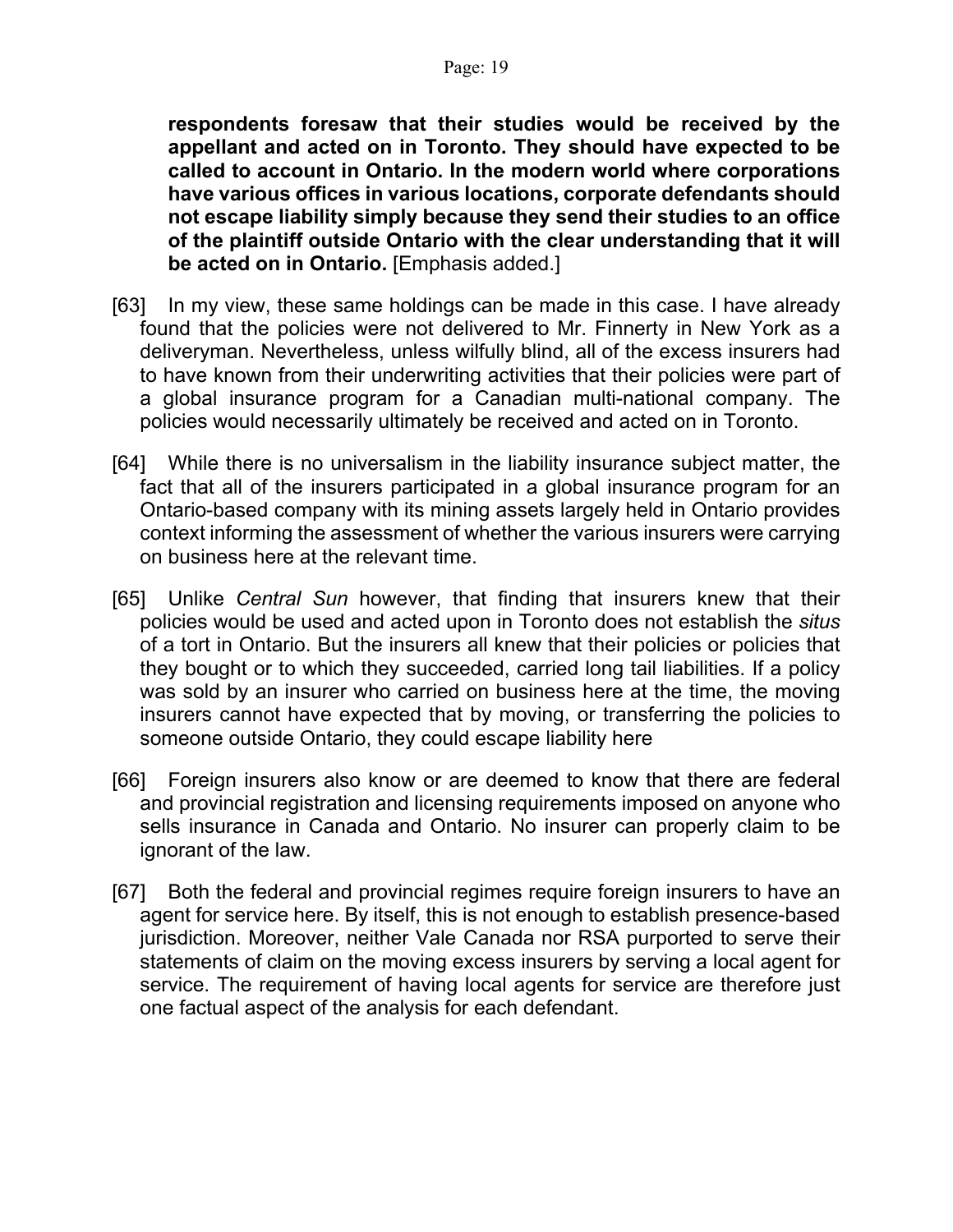## *Travelers*

- [68] Two affiliates of Travelers Indemnity Company of Canada are defendants in these actions: Travelers Casualty & Surety Company (formerly Aetna Casualty) and St. Paul Mercury Insurance Company. They sold insurance to Inco between 1973 and 1985.
- [69] There is no doubt that the Travelers carries on part if its international insurance business here. But the two defendants have no physical presence here at all.
- [70] Aetna was headquartered in Connecticut and was licensed to carry on business selling insurance in Ontario at the relevant time. St. Paul's was headquartered in Minnesota. Its parent company was licensed to sell insurance here. St. Paul's also appointed a chief agent for its Canadian business and had a registered chief office in Toronto when it sold its policies.
- [71] 30 of Aetna's 31 policies list Inco Limited as named insured. The St Paul's policies relate to Indonesia.
- [72] It is the height of technicality for Travelers to assert that the particular subsidiaries that placed or that have succeeded to the policies did not and do not carry on business here. Travelers holds itself out as carrying on business in Canada and specifically advertises that its Canadian customers are serviced through its US offices. It holds insurance policies issued by insurance businesses that operated in Ontario under prevailing local laws in relation to an Ontario company for Ontario-based liabilities and foreign liabilities that are integrated into the enterprise's global insurance program.
- [73] This case is nothing like *HMB* in which the connection between the local business and the defendant was tenuous. In this case, Travelers is fully carrying on the international insurance business. To the extent that the factors listed in *HMB* apply to a wholly-owned and integrated business (as opposed to a local independent contractor) all of the factors are readily met. It is sophistry to submit that it was not and is not carrying on business here fully and completely for the purpose of considering whether there are sufficient links between the defendants and the issues in the lawsuit to support a reasonable and frankly, obvious, expectation that they would be called to account on their insurance policies here.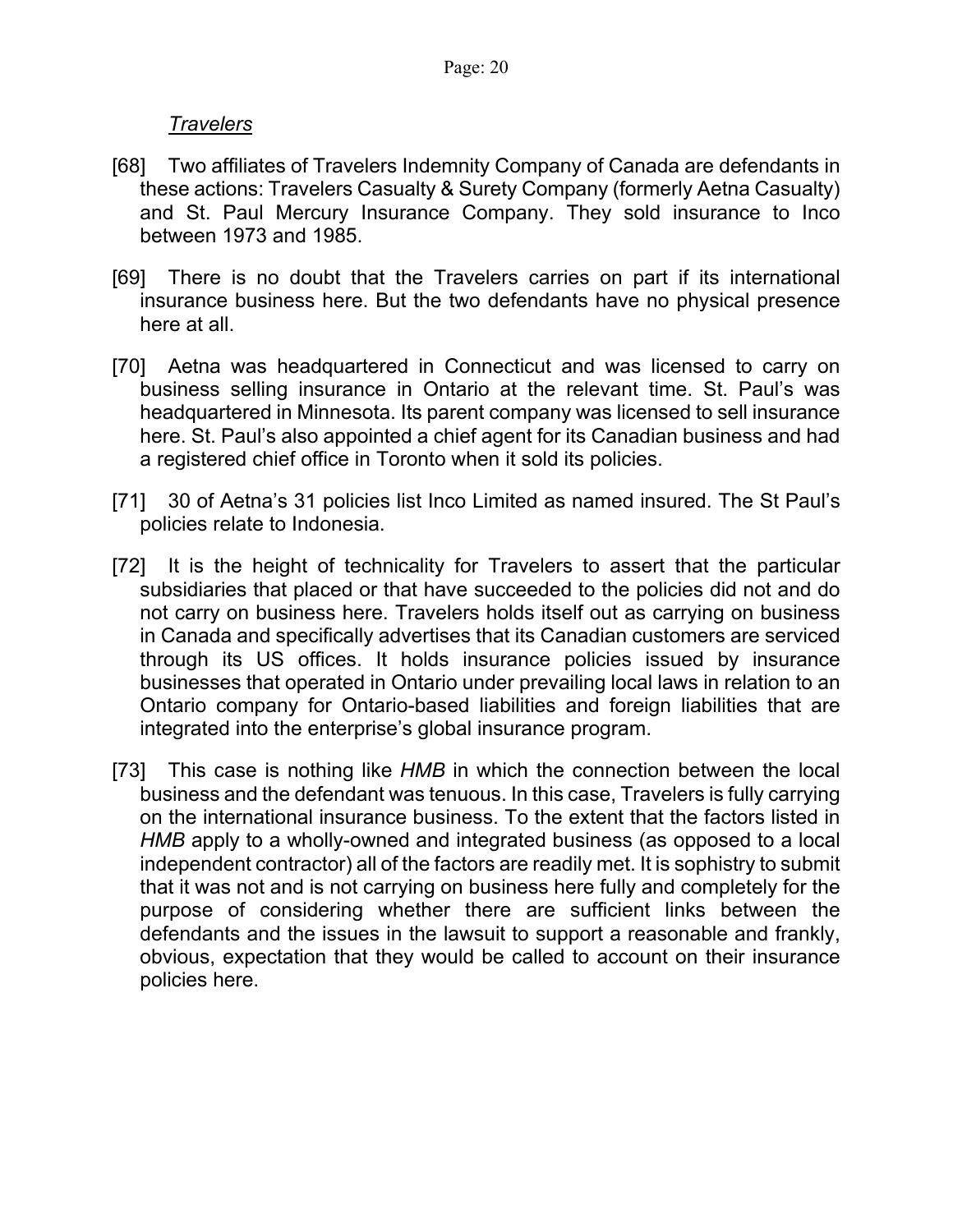*Wasau* 

- [74] Employers Insurance Company of Wasau sold policies to Inco between 1981 and 1986. Unlike Travelers, it had no physical presence in Ontario at the time. It not only was registered federally as a foreign insurer, it was licensed to carry on business of insurance in Ontario when it sold its policies to Inco.
- [75] It seems to me to be inescapable that when a foreign compony comes to Ontario voluntarily to be licensed to sell insurance to an Ontario resident in relation to Ontario liabilities, and it is sued on those policies in relation to those very liabilities, that it is properly found to have been carrying on business here for the purpose of considering whether there is a real and substantial connection between the parties, the issues, and the jurisdiction. There are sufficient links between the defendants and the issues in the lawsuit to support a reasonable expectation that they would be called to account on their insurance policies here. I was not shown any law here or of any other country with whom we share comity finding otherwise.

# *North River*

- [76] North River Insurance Company sold Inco policies between 1975 and 1985. It is owned by Fairfax Group which is an Ontario-based company.
- [77] On the evidence before me, North River had no connections at all with Ontario at the time that it sold its policies. It did not register or obtain a license to sell the insurance here. Whether its sales might have violated regulatory laws is not before me. But unless I am going to find that anyone who sells insurance to a company with an Ontario head office is subject to this court's jurisdiction or that Ontario accepts universally all claims related to an Ontario-based global insurance program, there is no basis for this court to have jurisdiction over North River.
- [78] The fact that North River is now owned by a company with an Ontario presence that is not in the insurance business does nothing to advance a real and substantial connection between North River's position in this litigation and this court.
- [79] The plaintiffs have not proven any presumptive connecting factor for this defendant. Accordingly, *Van Breda* dictates that this court does not have jurisdiction to hear the claims made against it.
- [80] Accordingly, the actions against North River are dismissed.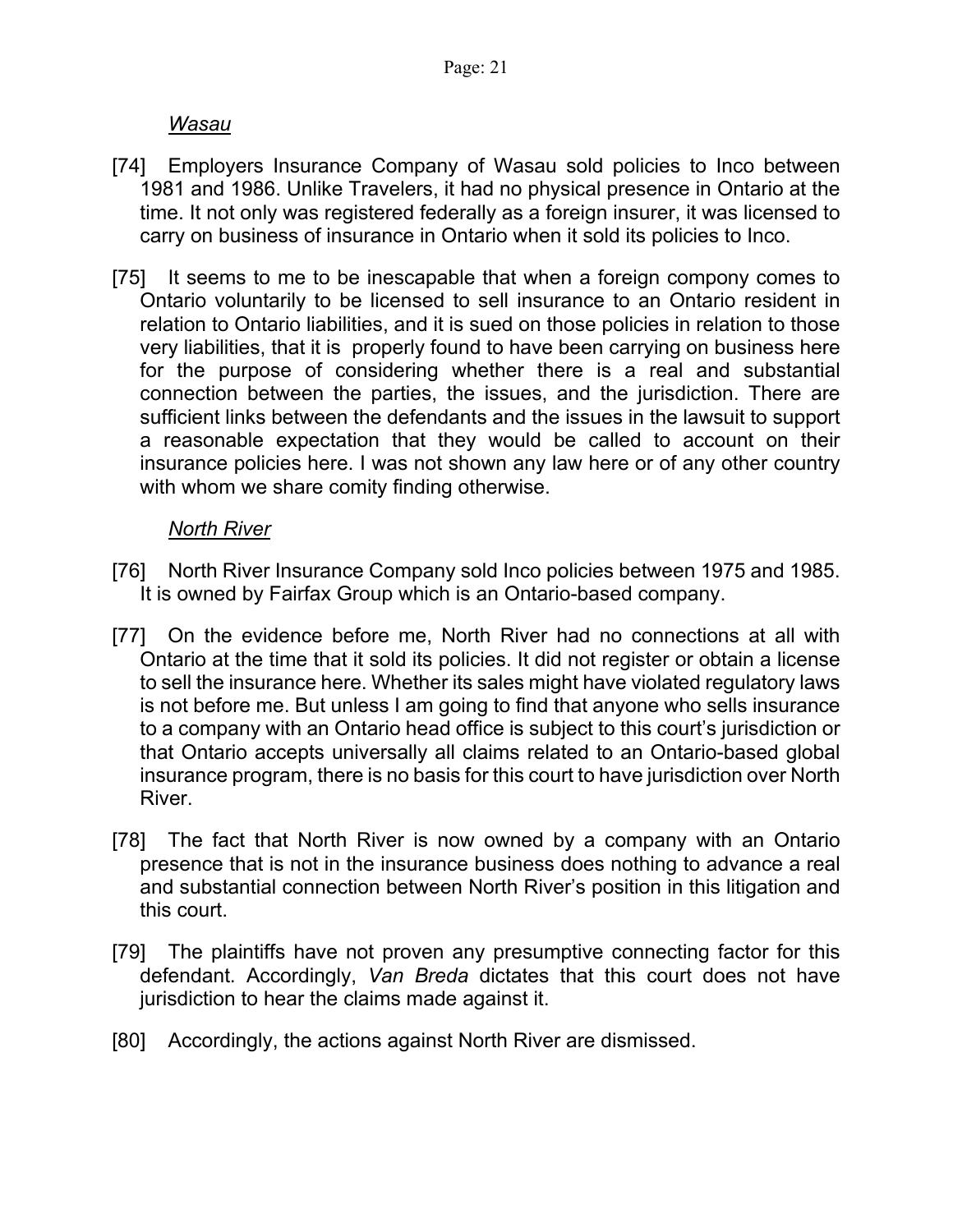# *Others*

[81] All of the other moving excess insurers (US Fire, Northbrook (by merger into Allstate Insurance Company), Zurich Insurance Company Limited [properly Zurich Insurance plc (UK Branch)] (as successor to the assets and liabilities of Midland Assurance Ltd.), and Riverstone Insurance (U.K.) Limited (as successor to Zurich) are properly found to have been carrying on business here through their own licensure, international operations, or purchase of Midland policies in circumstances described para. 114 (a) of the Omnibus Factum of Vale Canada. All had objectively available facts supporting a finding that in selling their polices in issue, they were carrying on business here for the purpose of considering whether there are sufficient links between the defendants and the issues in the lawsuit to support a reasonable expectation that they would be called to account on their insurance policies here

# *No Rebuttal of the Presumptive Connections*

[82] *Van Breda's* presumptive connecting factors are rebuttable. However, none of the defendants whom I have held are subject tot his court's jurisdiction , has provided a basis in evidence to find that the presumptive connecting factor does not point to any real relationship between the subject matter of the litigation and the forum or points to a weak relationship between them. To the contrary, in light of the recognition by all of the parties that comprehensive proceedings are desirable, the connections to the subject matter of the litigation and each defendant is strong.

# **Arbitration by Zurich Insurance plc (U.K. Branch) and Riverstone Insurance (U.K.) Limited**

- [83] Zurich and Riverstone have commenced an arbitration under the arbitration clause contained in their relevant policies. The process set out in the policies is not one with which this court is familiar. However, I am not prepared to accept the submission by Vale Canada that the process is inoperable. It may appear to be cumbersome if two full hearings are required as submitted. However, I doubt that anyone would proceed that way in reality. Moreover, if that is indeed the process to which the parties agreed, it is not for this court to say that it is inoperable just because it may appear to be expensive or cumbersome.
- [84] Neither am I prepared to exercise a discretion to decline a stay assuming that the court has the discretion to do so without a finding that the arbitration clause is void or inoperable. The most recent pronouncements from the Supreme Court of Canada in *TELUS Communications Inc v Wellman*, 2019 SCC 19, as discussed in subsequent Court of Appeal decisions such as *Toronto Standard Condominium Corporation No. 1628 v. Toronto Standard Condominium Corporation No. 1636*, 2020 ONCA 612 (CanLII) and 2021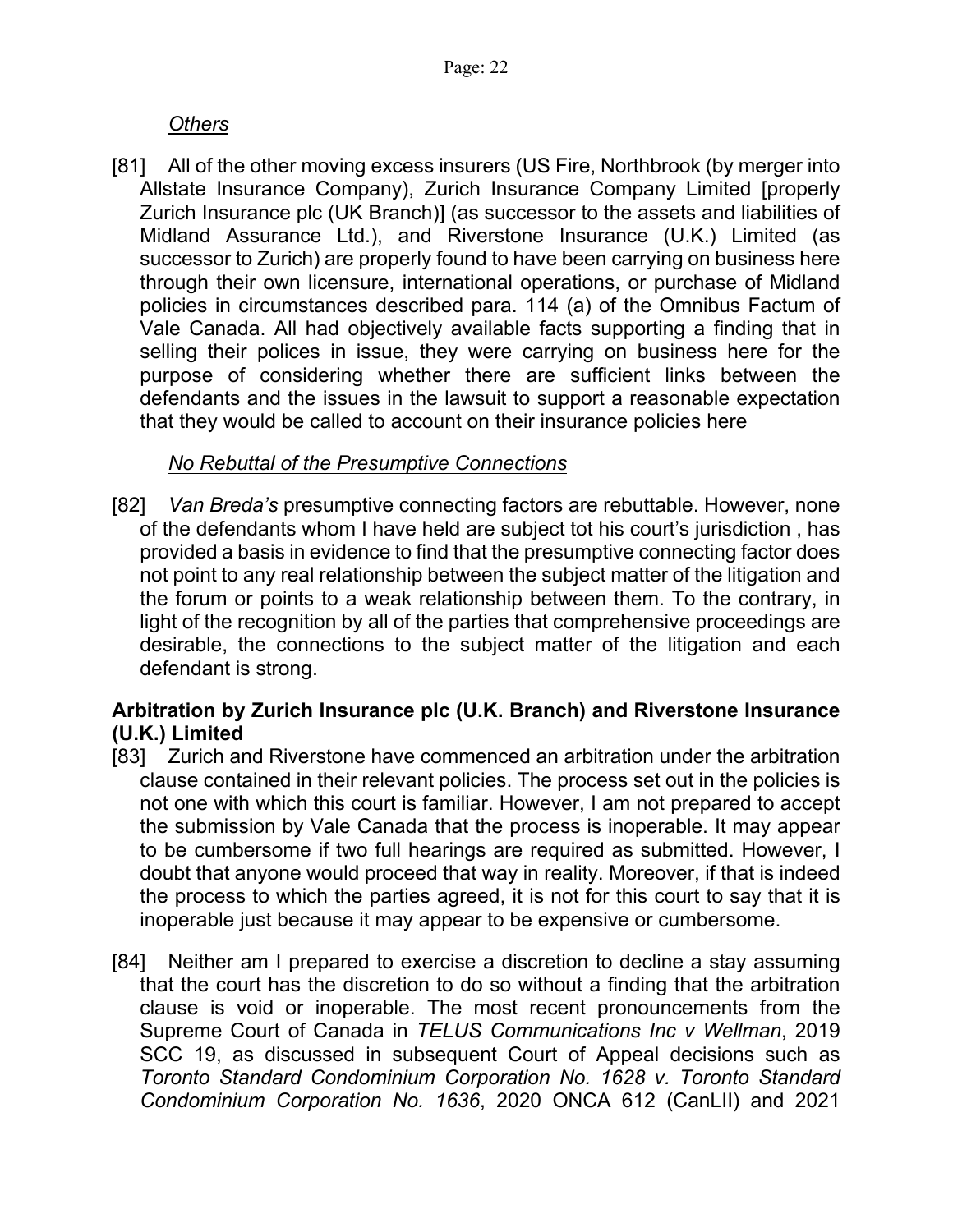ONCA 360 (CanLII) mandate that civil litigation be stayed pending arbitration even where a multiplicity of proceedings may result. The policy favouring respect for the parties' right to choose their dispute resolution process overwhelms the statutory policy to guard against the inefficiency of multiplicity "as far as possible". See s. 138 of the *Courts of Justice Act*, RSO 1990, c C.43.

- [85] Moreover, I see nothing objectionable or even difficult with the idea that the UK insurers' principal liability to their insured in relation to the claims arising from the site in Wales be determined in arbitration. The result will then be received in the comprehensive proceedings here as a pre-determined claim value.
- [86] It may be that the arbitrators may make findings beyond the simple liability of the two UK insurers who are before them. Or they may make a foray into allocation and other issues involving parties whom the arbitration will not bind. Should that occur, all parties will maintain their rights to seek whatever legal relief they may be entitled to.
- [87] Moreover, RSA is not bound to arbitrate its inter-insurer claims. It may be that the UK insurers are entirely successful in their arbitration and adjudged to have no liability whatsoever to any Vale entity. If that is so, everyone recognizes that the UK insurers will then have no place in the remaining claims whether here or in New York. But, otherwise, all of the inter-insurer issues remain for consideration in RSA's action. It may be that RSA and the UK insurers can agree on a timing protocol to see what happens in the arbitration process if it proceeds quickly. But, if not, there are too many parties to let one outlier hold up the entire process. Accordingly, the UK insurers may find themselves dealing with two litigation fronts at the same time. That is a simple reality of their decision to proceed with arbitration in face of these claims. I do not know if New York has a costs regime like ours. But here, any wasted costs incurred by the UK insurers will be readily assessable in due course if appropriate.

# **The Moving Excess Insurers have not Demonstrated the New York is the Clearly Better Forum**

[88] The moving excess insurers (including the three that did not challenge jurisdiction) submit that due to the initial delivery of most policies to Mr. Finnerty in New York and the recent settlement negotiations being run through US counsel establishes that New York is clearly the most appropriate forum for the litigation.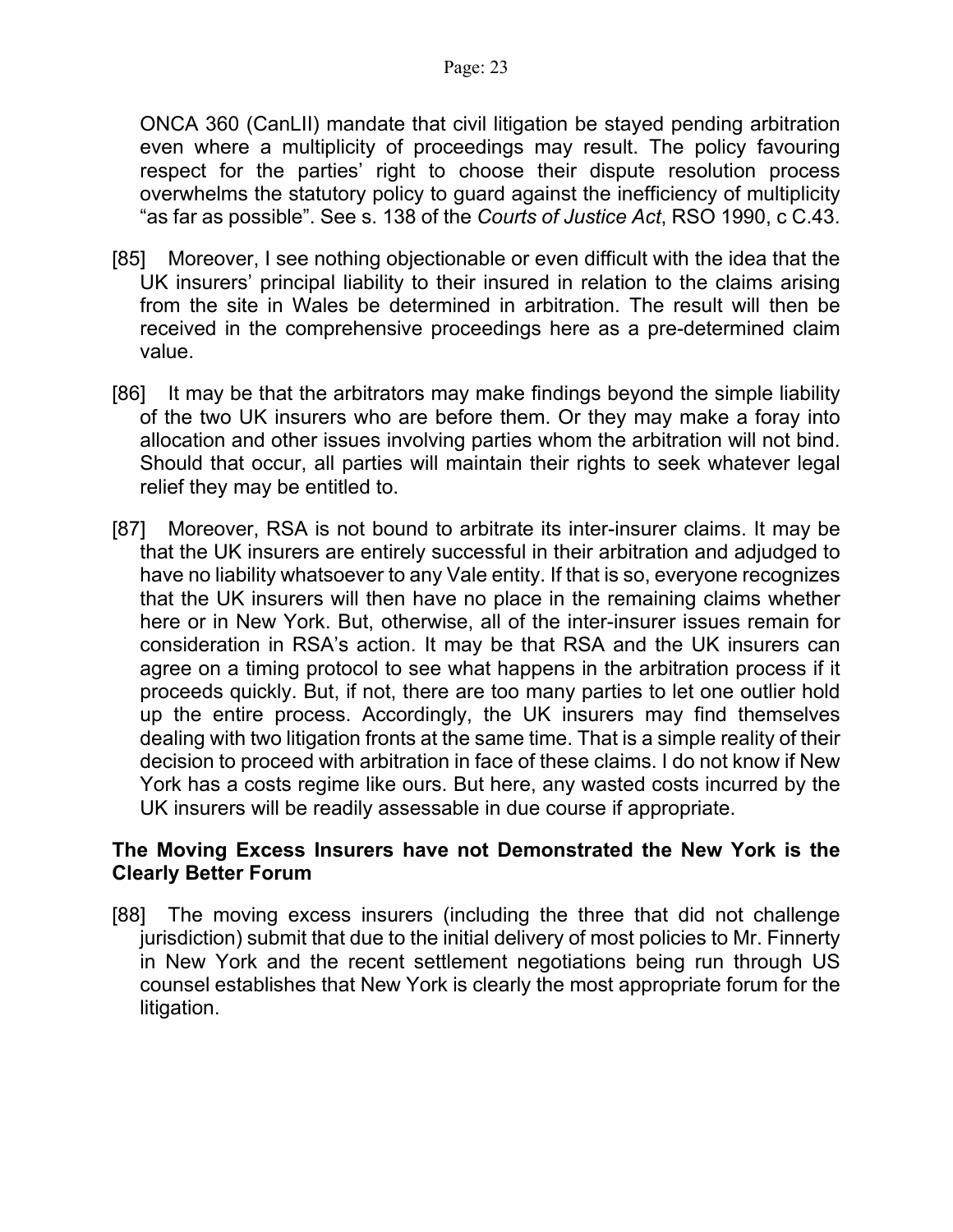- [89] I disagree. As noted above, I have found that this litigation represents the "centre of gravity" as that phrase is used by Pierce RSJ. Moreover, it is not relevant that Travelers was first off the mark by a few days. See: *Teck Cominco Metals Ltd. v. Lloyd's Underwriters*, 2009 SCC 11 (CanLII).
- [90] The best argument for the moving parties is that efficiency leans to one comprehensive action where possible as discussed by Pierce RSJ. But, given the UK arbitration, and the fact that Travelers did not name all of the insurers in the New York action, a single action is not likely. While the indication that Traveler's may add parties to its US claim is interesting, nothing stopped it from doing so by now. The indication is confirmation that RSA's action is the most comprehensive.
- [91] Of equal or greater significance however, is that Vale Canada's action too is tightly tied to this court. The underlying liabilities arose here in litigation and regulatory actions here. The evidence supporting the claims is here. This court is the natural forum for assessment of the laws and practicalities behind all of the various litigation, settlements, regulatory actions, and, most especially, the claims between the Ontario insured and its two Ontario primary insurers.
- [92] The law of the excess policies is not decided as yet. None of the moving excess insurers is based in New York. Different state laws may apply to the policies. Like Canada, the US is not a unitary state. The fact that negotiations took place among lawyers in many different states and also some in Ontario from 2018 to 2021 is not a very relevant factor. Separate litigation counsel will be needed for New York litigation.
- [93] I have no doubt at all that the New York court would be well and truly able to manage the litigation and to resolve it justly in accordance with whatever law of the various contracts is found to apply to each. But for this court to exercise discretion to deprive parties of access to justice here when the court has jurisdiction, all counsel agreed that *Van Breda* requires that the other forum be clearly more appropriate.
- [94] The New York action is not more comprehensive than the combined actions here. None of the parties say there is evidence or documents available in New York as a result of negotiations thirty or more years ago at offices that no longer exist. None of the Vales' relevant mining operations sites is located in New York State. None of the underlying losses on which Vales' insurance claims are based occurred in New York.
- [95] Accordingly, I find that New York is not clearly the more appropriate forum for this litigation and I dismiss the motions for a stay on that basis.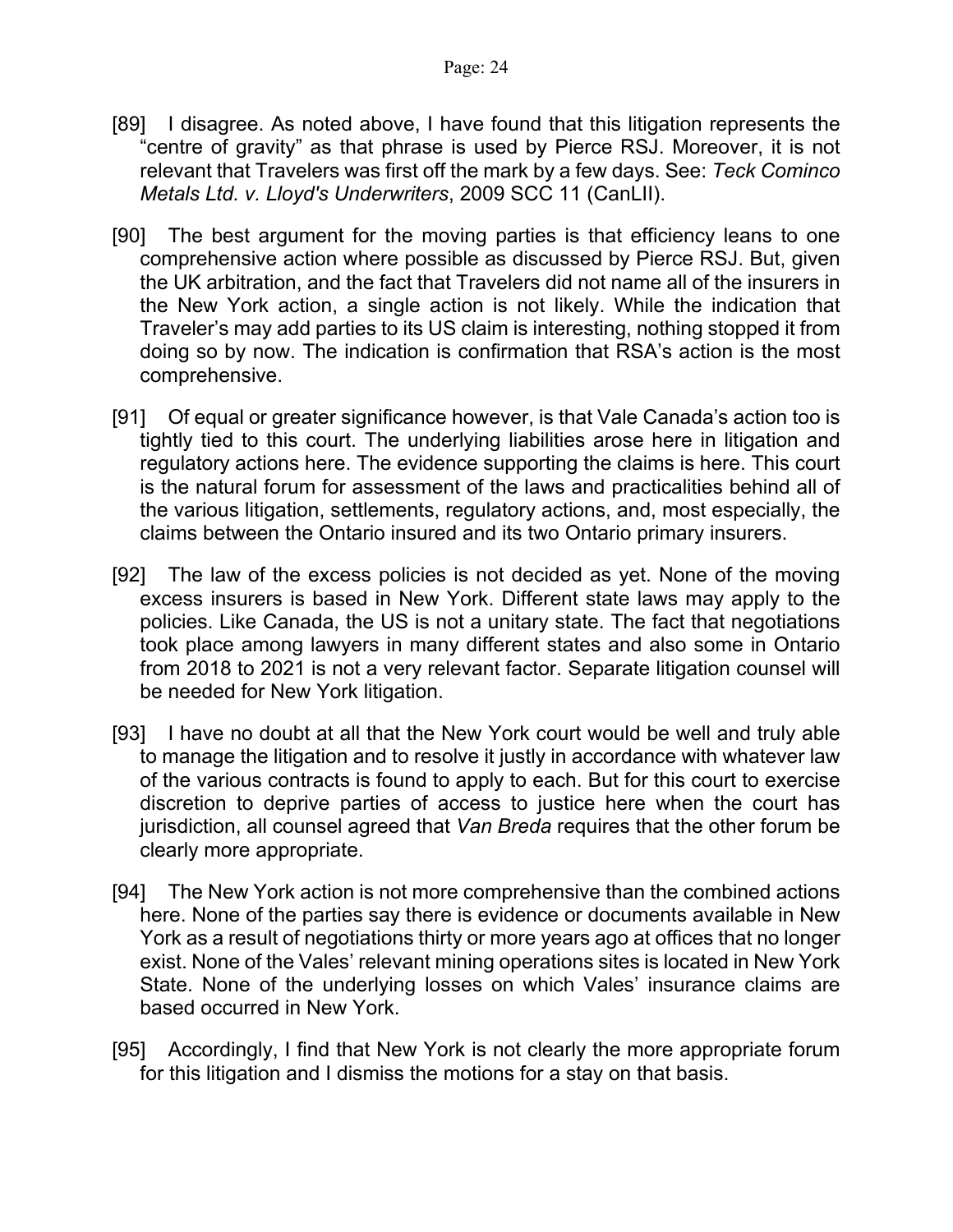## **Costs**

- [96] I invite RSA, Vale Canada, North River, Zurich and Riverstone to deliver costs submissions by January 14, 2022. All against whom costs are claimed may respond by January 28, 2022. Submissions shall be no longer than five double-spaced pages, in 12-point font or higher, inclusive of footnotes, endnotes, appendices, and schedules. Every party who delivers a submission *shall* provide a Costs Outline for comparison. No case law is to be provided to me. References to case law or statutory material, if necessary, shall be made by way of hyperlinks in the submissions.
- [97] Submissions and accompanying Costs Outlines shall be filed through the Civil Submissions Online portal and uploaded to Caselines.

2022.01.0 4 15:18:23 -05'00'

F. L. Myers, J.

**Released:** January 4, 2022